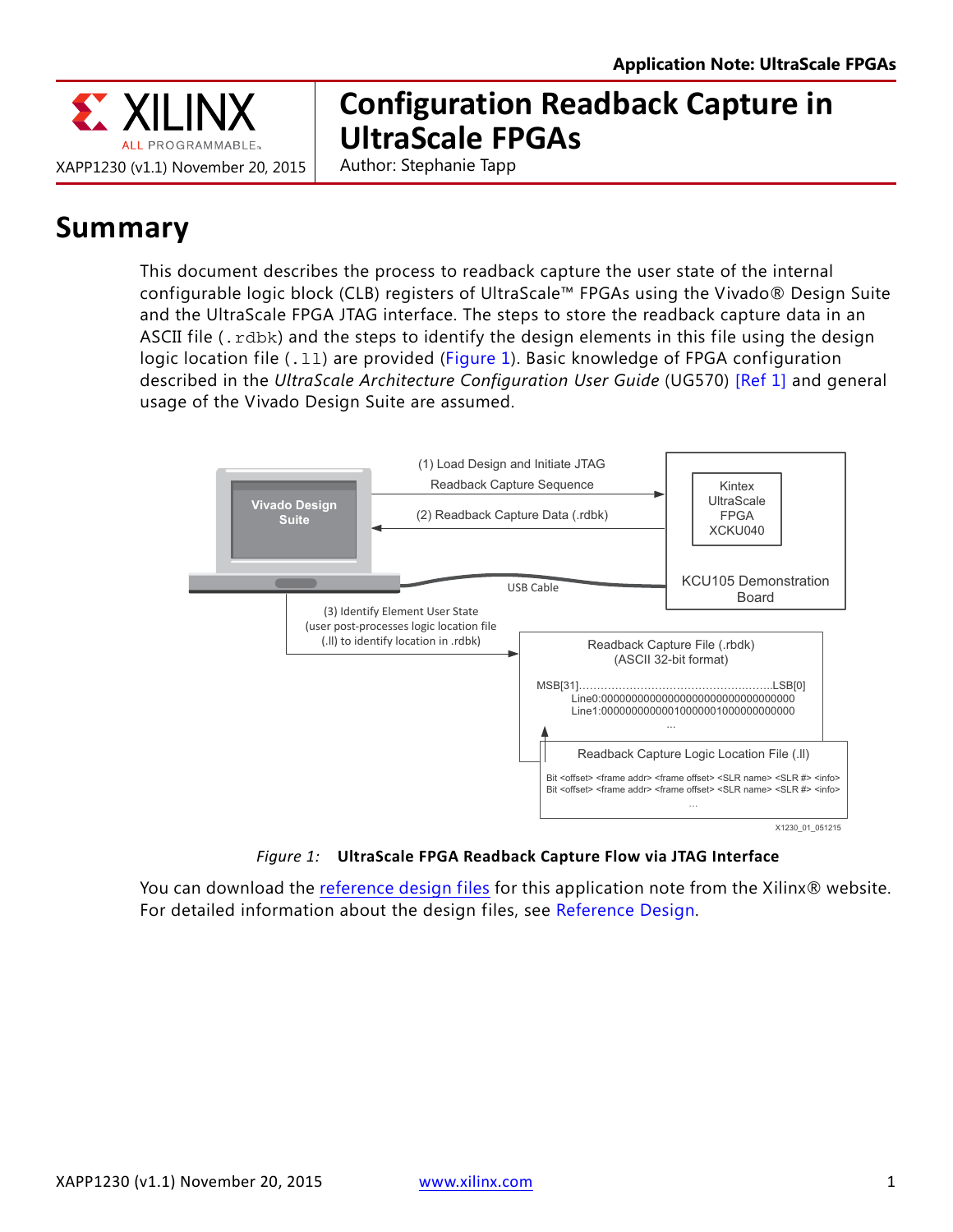

### <span id="page-1-0"></span>**Introduction**

UltraScale FPGAs are configured after power-up to define the programmable aspects of the user design that include portions of the input/output blocks (IOBs), CLBs, distributed RAM, shift register logic (SRL), the initial content of block RAM, interconnect routing between clock resources, logic resources, and I/Os. Instructions for the configuration logic and the configuration information are combined to form a bitstream used to configure the UltraScale FPGA. After the FPGA is configured with the user bitstream, the data in internal configuration memory can be read out using a process called readback.

To perform readback, a sequence of commands must be sent to the device. After readback is initiated, the UltraScale FPGA sends the contents of its configuration memory to a supported interface. Readback can be performed from one of three interfaces on UltraScale FPGAs: the internal configuration access port (ICAP), SelectMAP, or JTAG interface.

UltraScale FPGAs support readback verify and readback capture. Readback verify is a comparison that confirms the configuration logic was programmed and remains as the user intended. Readback capture is used to determine the content of user state elements, which by design change during operation.

Readback verify compares the user design bitstream against the readback data using the design's generated mask file (.msk/.msd). The mask file determines which components have dynamically changing values in the user's design and ignores them during the comparison. Examples of such components are CLBs and look-up tables (LUTs) that have been configured as distributed RAM. The Vivado Design Suite hardware manager supports the verify operation via the JTAG interface as a method to confirm that the user design was correctly programmed into the FPGA.

This application note focuses on readback capture. Readback capture uses the same process as readback verify but requires additional commands to be issued during the readback sequence to read the user state of the internal CLB registers. Readback capture is an identification method in which the unique design readback capture results for CLB registers, block RAM, or LUTs used as distributed RAM or SRLs are mapped by the user design's . 11 file. The design elements supported by readback capture have unique frame types (Type0, Type1), as shown in [Figure 2.](#page-2-0) The Vivado Design Suite 2015.1 does not support readback capture directly, but a reference script is supplied with this application note that can be run in the Vivado Design Suite Tcl console to readback capture user state data and format it in a readable ASCII file (.rdbk). Refer to [Implementation](#page-4-0) for details.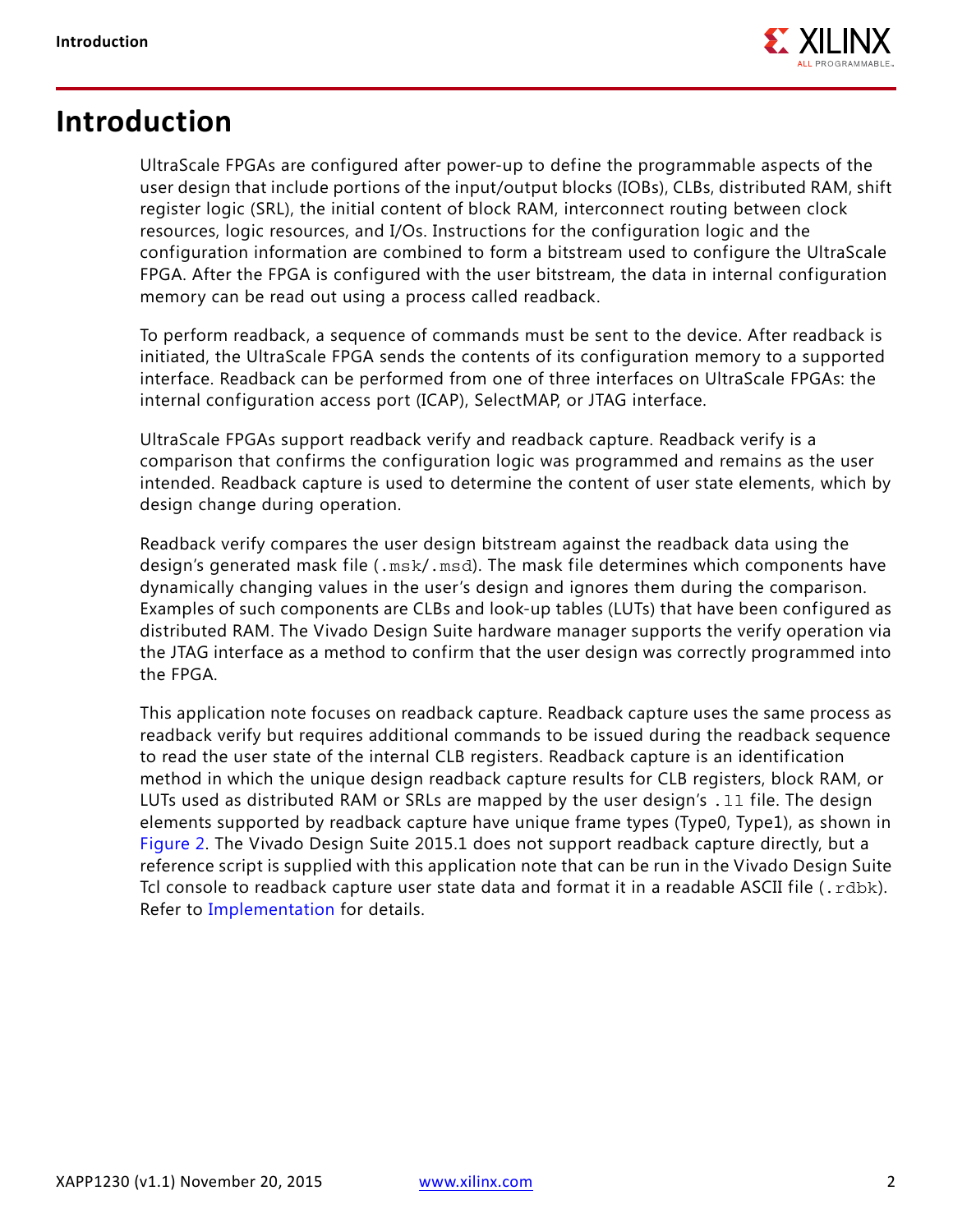

<span id="page-2-0"></span>

*Figure 2:* **UltraScale FPGA Design Elements Supported by Readback Capture**

When debugging a new design, the Vivado logic analyzer is another powerful tool and ideal for many applications. This tool should be considered if added debug IP logic is not a concern for timing/resources and if limited trace (block RAM resources needed to increase the depth) is acceptable. In hardware ASIC emulation or co-simulation where a large number of signals need to be analyzed and clock control is available, the readback capture feature is a superior option because it does not require additional logic to be added into the user design and allows for easy access to observe the design state.

## **Differences from 7 Series FPGAs**

The UltraScale FPGAs do not have dedicated capture memory cells, so the CAPTUREE2 primitive and GCAPTURE commands available in 7 series FPGAs are no longer required or supported in UltraScale FPGAs.

For the 7 series FPGA readback capture sequence, the GCAPTURE command was required before reading back the user state contents. In the UltraScale FPGAs, a write to the mask (MSK) register and control 1 (CTL1) register (CAPTURE bit[23]) are required to enable the readback capture of the CLB registers. The JTAG readback capture command sequence in UltraScale FPGAs is described in [Table 5.](#page-12-0)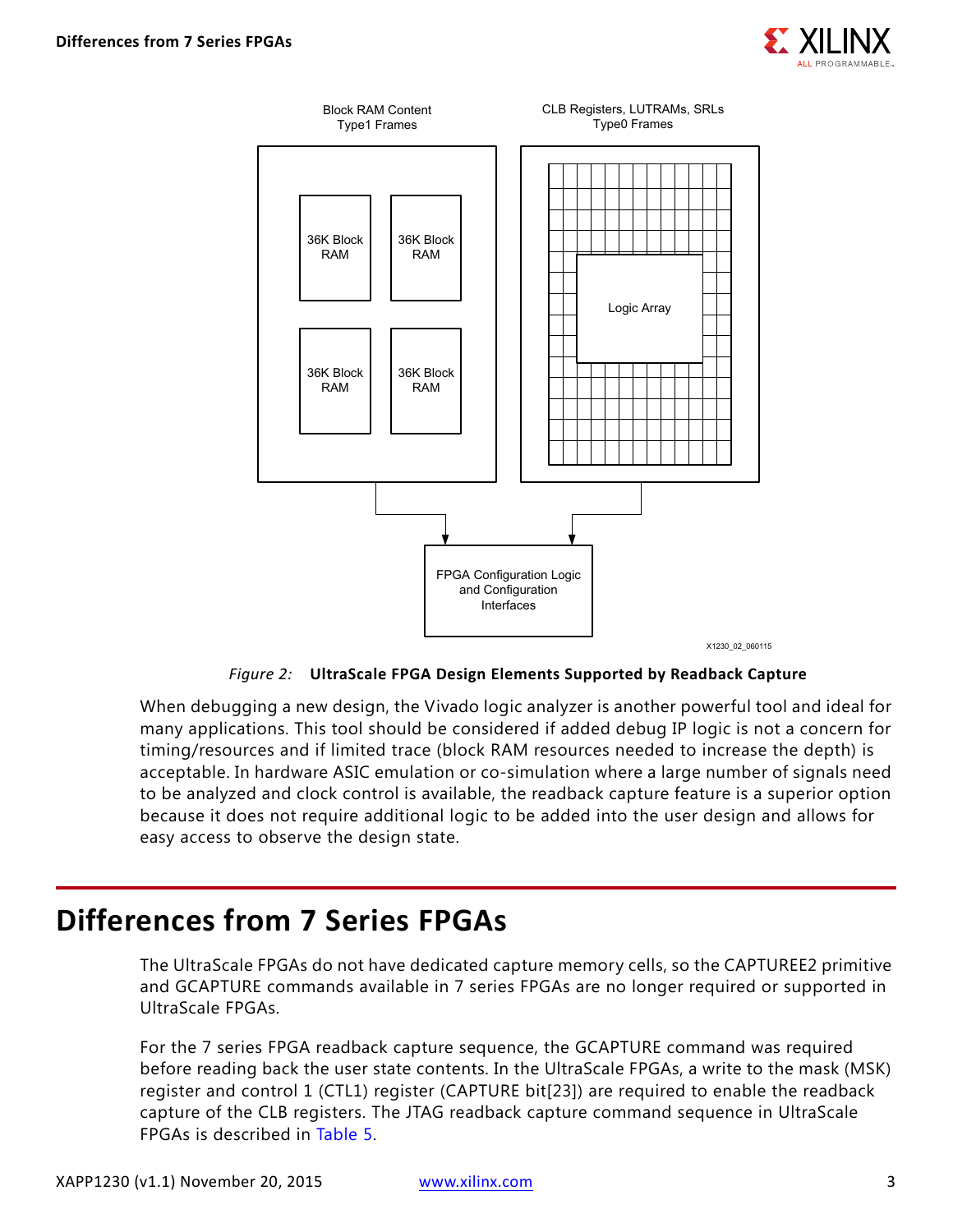

When performing a readback capture on the 7 series FPGAs, Xilinx recommends stopping the clock of the associated user logic while the GCAPTURE command is being loaded to ensure the current state of the device is readback capture. In the UltraScale FPGAs, you must stop or disable the clock associated with the user state elements being targeted throughout the duration of the readback capture sequence.

The readback capture value difference between 7 series and UltraScale FPGAs is shown in [Table 1](#page-3-0).

| <b>Readback Capture Data Inversion in</b><br><b>Design Component</b><br><b>UltraScale FPGAs</b> |                                  | <b>Readback Capture Data Inversion in</b><br><b>7 Series FPGAs</b> |
|-------------------------------------------------------------------------------------------------|----------------------------------|--------------------------------------------------------------------|
| CLB registers                                                                                   | Yes. Value captured as 0 when 1. | Yes. Value captured as 0 when 1.                                   |
| <b>Block RAM registers</b>                                                                      | No. Value captured as 0 when 0.  | Yes. Value captured as 0 when 1.                                   |
| Distributed RAM or SRLs                                                                         | No. Value captured as 0 when 0.  | No. Value captured as 0 when 0.                                    |

#### <span id="page-3-0"></span>*Table 1:* **Readback Capture Inversion Summary**

## **Readback Capture Flow Overview**

An overview of the readback capture flow is shown in [Figure 3](#page-3-1). After the readback capture is initiated and the data is read back, the  $.11$  file provides a bitmap to identify the design elements of interest. Details on how to generate the files and perform the identification are described in [Implementation.](#page-4-0)

<span id="page-3-1"></span>

*Figure 3:* **Readback Capture Flow Overview**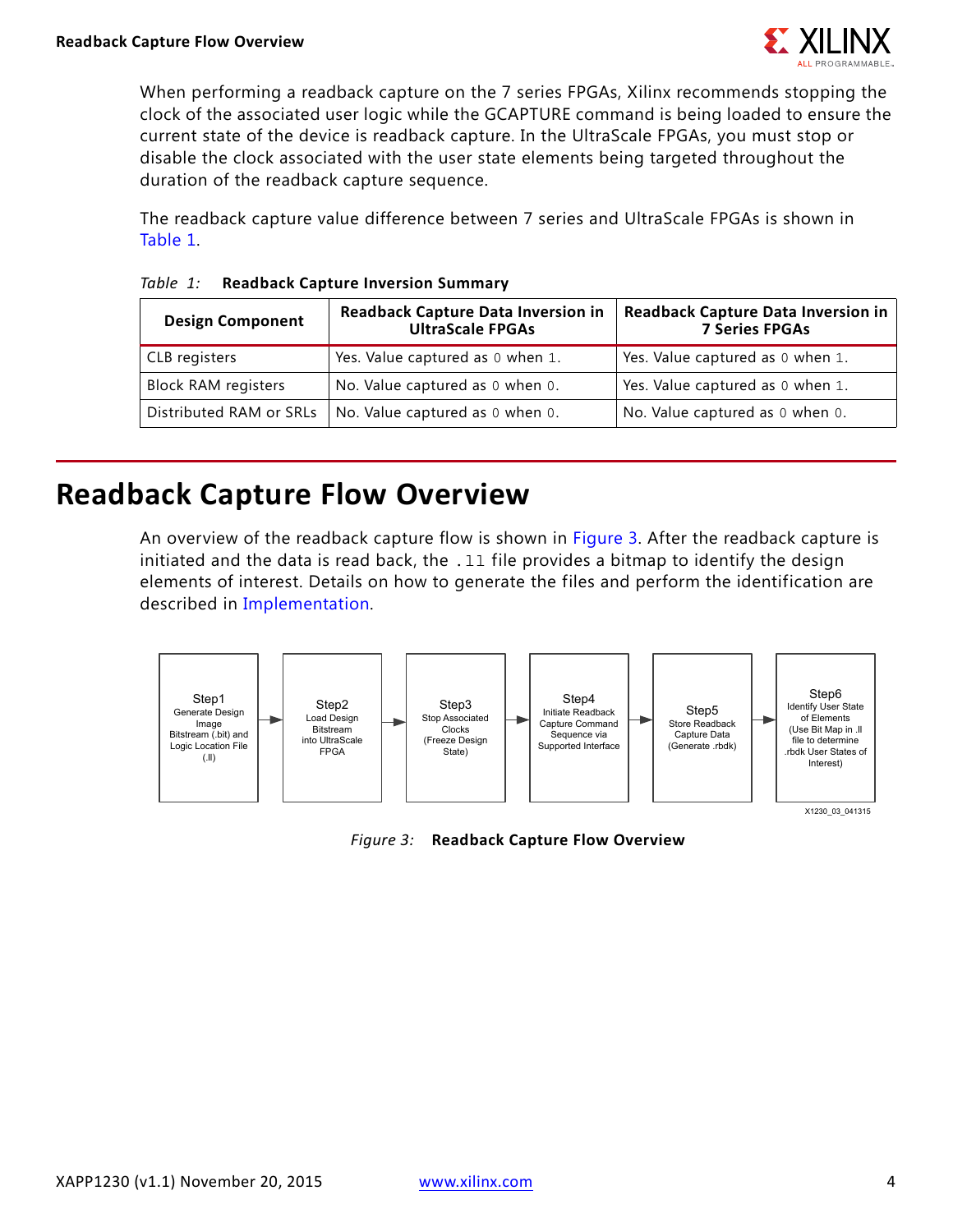

## <span id="page-4-0"></span>**Implementation**

The following sections provide instructions for the development board setup, file generation software steps, the readback capture command sequence to read the UltraScale FPGA CLB register user state through the JTAG interface, and Tcl instructions to run the flow on the KCU105 development board.

### <span id="page-4-2"></span>**Demonstration Setup**

This readback capture example flow is demonstrated with the following:

- Xilinx KCU105 development board with the Kintex UltraScale FPGA XCKU040 and USB cable
- Vivado Design Suite 2015.1
- Application reference Tcl script (readback\_capture.tcl)

Before performing the readback capture on the reference design included in this application note, the board setup shown in [Figure 4](#page-4-1) should be used.

<span id="page-4-1"></span>

*Figure 4:* **KCU105 Development Board Setup**

- 1. Connect one end of the Xilinx platform cable USB II to the computer USB port and the other end to the board USB cable connector J3.
- 2. Set the general-purpose I/O (GPIO) switch SW12 to 1111 as shown in [Figure 4](#page-4-1).

Switch SW12 position 4 is the RST reference design signal and can be used to reset the reference design count. By default, this should be off and set as shown in [Figure 4](#page-4-1).

3. Set the switch SW15 to 000001 as shown in [Figure 4](#page-4-1).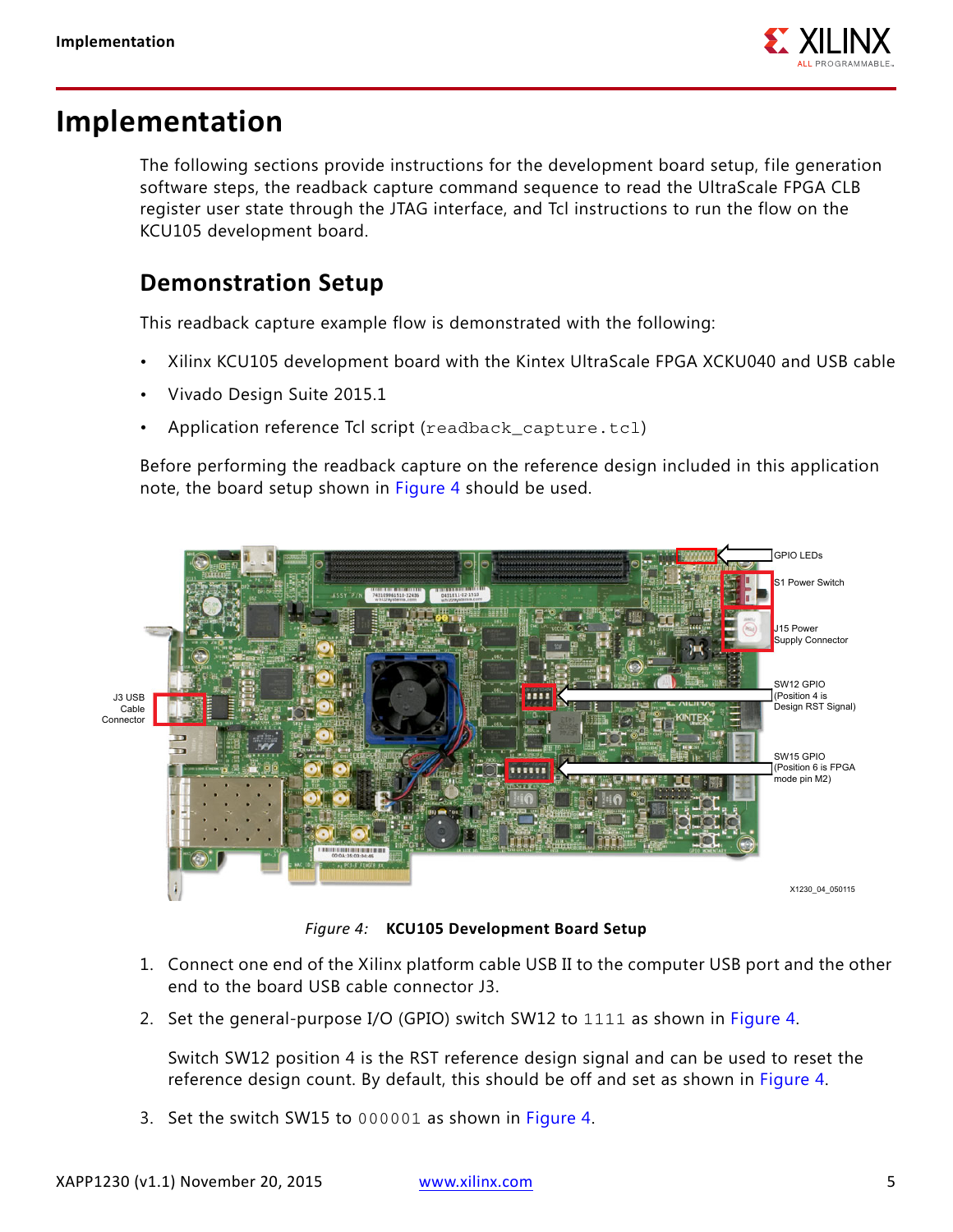

FPGA mode pin M2 is position 6, so with this setting the JTAG mode is used  $M[2:0] = 101$ .

- 4. Connect the power supply to the power supply connector J15.
- 5. Set the power supply switch S1 to the On position.

*Note:* The GPIO LEDs display the reference design CLB register's values.

### **Reference Design Description**

This application note includes a simple 8-bit counter reference design to demonstrate how to use the logic location file to identify the user state of the design's eight CLB registers. In this reference design, an 8-bit counter is implemented with CLB registers, and the value is displayed on the eight GPIO LEDs shown in [Figure 4](#page-4-1).

The reference design 8-bit counter clock is enabled if these conditions are met:

- UltraScale FPGA JTAG USER4 instruction is active
- UltraScale FPGA JTAG TAP is in the RUNTEST with TMS Low

This design allows the user to specify the value of the count by sending two commands (scan\_ir\_hw\_jtag and runtest\_hw\_jtag described in [Enabling the Count and Stopping the Clock](#page-10-0)) with the Vivado Design Suite via the USB cable. The user issues the scan\_ir\_hw\_jtag command first to activate the USER4 JTAG instruction and then the runtest hw jtag command is issued to start the counter. The number of TCKs issued by the RUNTEST command equals the count value that is stored in the CLB registers. For example, if you wanted LED[7:0] = 10101110 captured, this would be reflected in the CLB registers qout\_reg[7:0] by selecting the decimal equivalent of 174 for the TCK count. The RST signal can reset the count value when SW12 position4 is set to 0 and a runtest\_hw\_jtag -tck 1 command is issued.

You must stop the clocks with the associated design elements that the readback capture is to be performed on. In the counter reference design, when the JTAG USER4 instruction is displaced by another JTAG command or the RUNTEST conditions are no longer met, the internal TCK to the counter is disabled. After the reference design internal TCK is disabled, the readback capture can be performed. The reference design is shown in [Figure 5.](#page-6-0)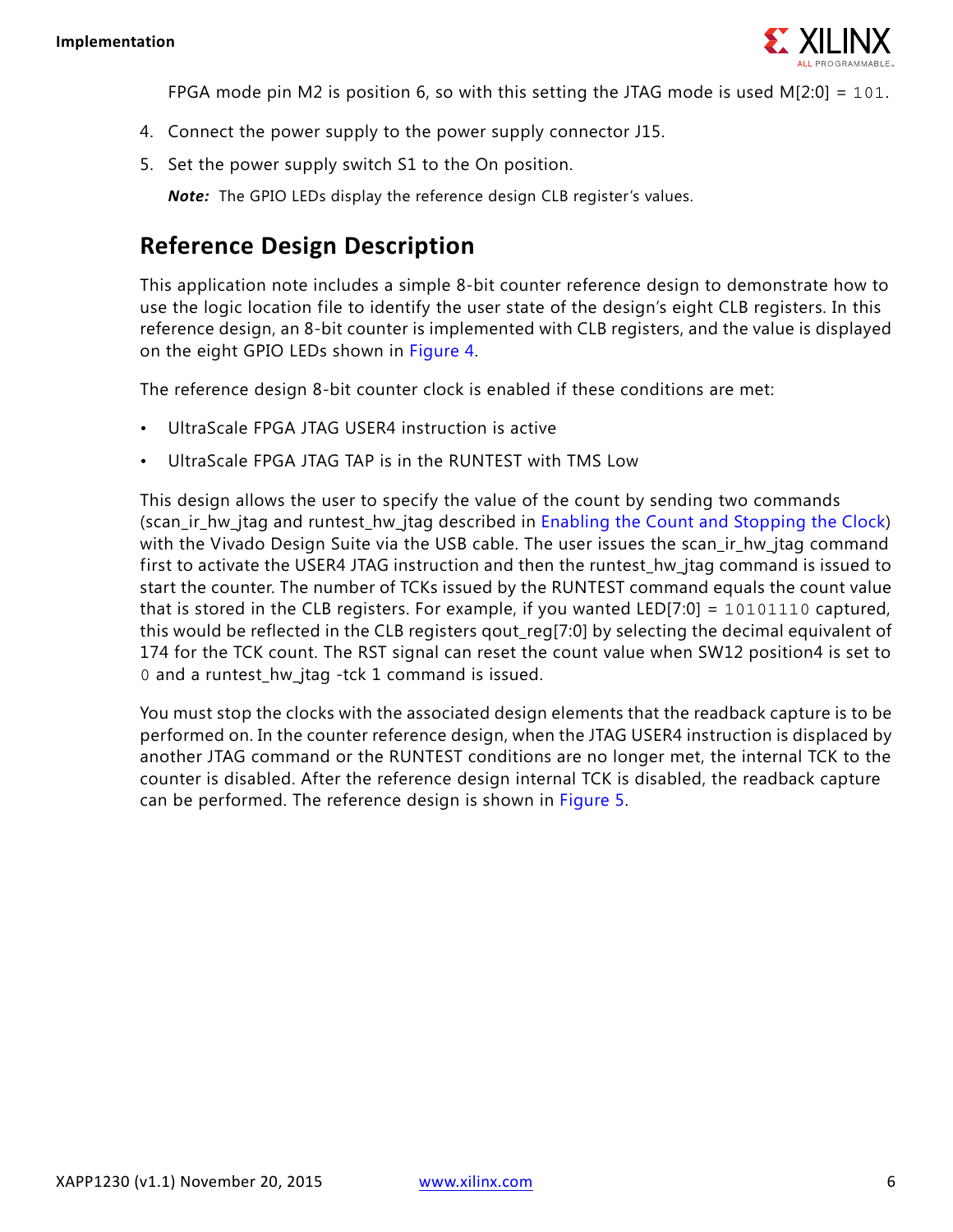

<span id="page-6-0"></span>

*Figure 5:* **8-bit Counter Reference Design**

The reference design file that accompanies this application note has the following directory structure that is also referenced in the demonstration flows:

- Design:
	- ° Design source files are not required to run the demonstration, but they are provided for reference.
	- Verilog files: LED\_Count.v, bscan.v, and cntr.v.
	- ° Constraints file: LED\_Count.xdc.
- DemoFiles:
	- ° Bitstream and logic location files created from the design source files are used to demonstrate the readback capture flow on the KCU105 evaluation board in this application note.
	- ° Bitstream file: LED\_Count.bit (or LED\_Count.rbt).
	- Logic location file: LED\_Count.11.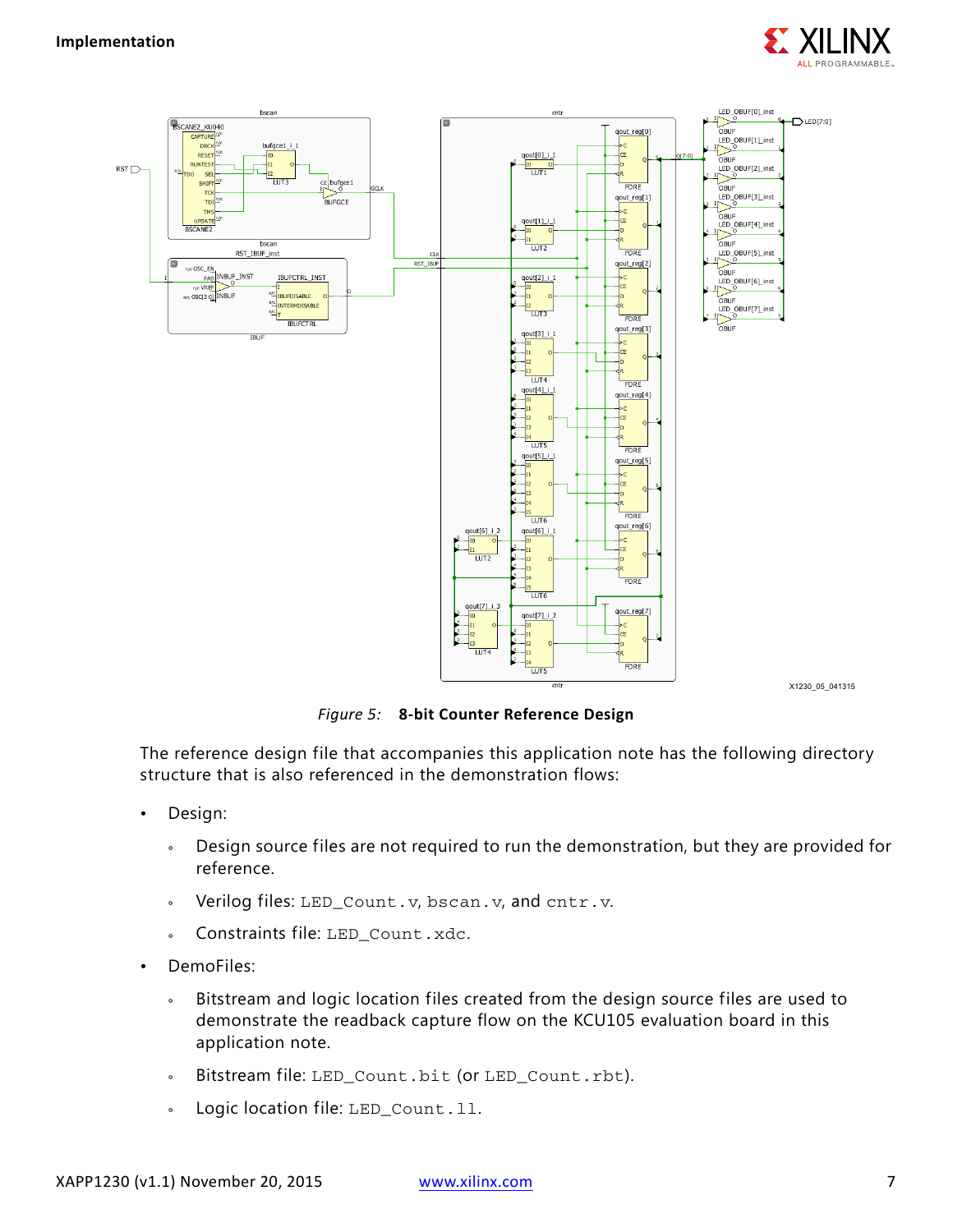

- TclScript:
	- Tcl script is provided to readback capture user state data on the KCU105 evaluation board and output an ASCII readback capture file (.rdbk) for bit identification.
	- ° Script file: readback\_capture.tcl.

### **Vivado Design Suite Flow**

This section discusses the design entry considerations and the readback capture bitstream settings required during the program stage of the Vivado Design Suite flow. For additional details on the bitstream settings, refer to the *Vivado Design Suite User Guide: Programming and Debugging* (UG908) [\[Ref 2\].](#page-23-1)

### **Design Entry**

For a design in which the readback capture is performed, the user must stop the clocks with the associated logic to freeze the user state. For the example reference design, the clock used is the BSCANE2 TCK, and this clock is disabled when the USER4 is not the active JTAG instruction.

### **Bitstream File Generation**

The write\_bitstream generation properties and file settings that need to be considered are described in this section. [Table 2](#page-7-0) shows the settings for the output file formats that need to be generated during the bitstream generation for readback capture.

| <b>File Extension</b> | <b>File Type</b> | <b>File Description</b>                                                                                                                                                                                           |
|-----------------------|------------------|-------------------------------------------------------------------------------------------------------------------------------------------------------------------------------------------------------------------|
| .bit/.rbt             | Binary/ASCII     | User design bitstream.                                                                                                                                                                                            |
| . 11                  | ASCII            | Logic location file contains location of registers, distributed RAM,<br>SRLs, and block RAM.                                                                                                                      |
| .rbd                  | ASCII            | (Optional) readback ASCII .rbt-like format, configuration data with<br>padding overhead (133 words) and no configuration commands.<br>This file can be used as a sample file with INIT values. Refer to<br>Debug. |

<span id="page-7-0"></span>*Table 2:* **Write\_bitstream File Output**

[Table 3](#page-7-1) describes the write\_bitstream settings needed to generate the necessary readback capture files.

<span id="page-7-1"></span>*Table 3:* **Write\_Bitstream File Generation Options**

| <b>Option</b> | <b>Description</b>                                                   |  |  |
|---------------|----------------------------------------------------------------------|--|--|
| -verbose      | Provides log file summary of options used during write_bitstream run |  |  |
| -raw bitfile  | Creates ASCII format user design bitstream (.rbt)                    |  |  |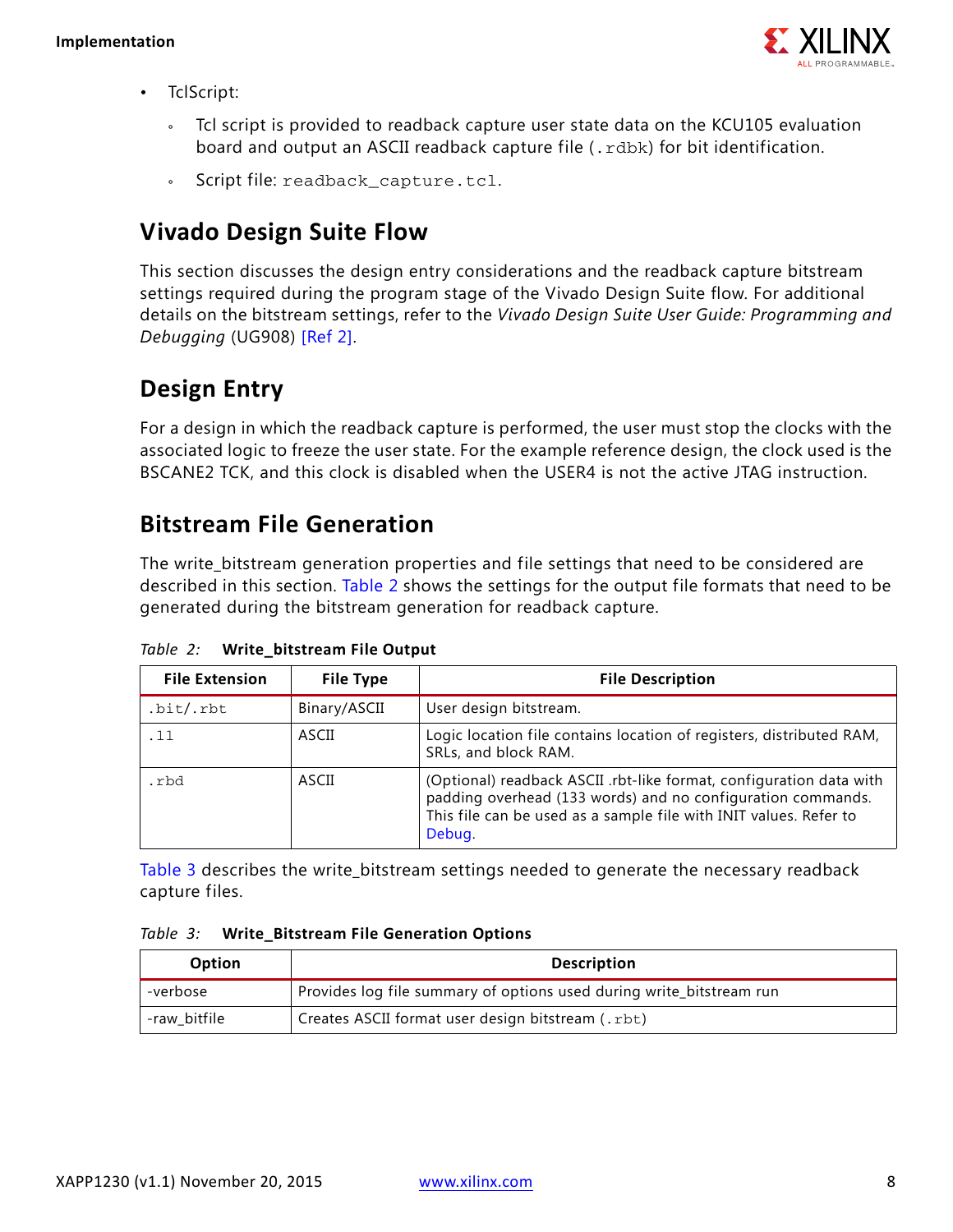

|  |  |  |  | Table 3: Write_Bitstream File Generation Options (Cont'd) |  |  |
|--|--|--|--|-----------------------------------------------------------|--|--|
|--|--|--|--|-----------------------------------------------------------|--|--|

| Option          | <b>Description</b>                                                                                                                                                                                                                                                                               |
|-----------------|--------------------------------------------------------------------------------------------------------------------------------------------------------------------------------------------------------------------------------------------------------------------------------------------------|
| -readback_file  | (optional) Creates ASCII format . rbd file with additional overhead padding to match<br>file readback. No commands are included. The file is typically used with the .msd file<br>for readback verify, but optionally can be used during debug for readback capture<br>sequence. Refer to Debug. |
| -logic_location | Creates ASCII format . 11 file for bit mapping the locations of the block RAM,<br>distributed RAM, SRLs, and CLB registers.                                                                                                                                                                      |

The bitstream properties set must not prohibit readback. Therefore, the readback security setting set\_property BITSTREAM.READBACK.SECURITY with value of Level1 (disables readback) or Level2 (disables both readback and reconfiguration) or the encryption property cannot be used.

The following command line is an example of the settings that should be included during the bitstream generation run from the user project if running from the Vivado Design Suite Tcl console:

```
write_bitstream -verbose -raw_bitfile -logic_location_file -readback_file LED_Count
```
<span id="page-8-0"></span>Alternatively, if the Vivado Integrated Design Environment (IDE) is used to generate the bitstream, ensure the settings in [Figure 6](#page-8-0) are selected. During the bitstream generation, the readback\_file setting is optional for debug. See [Debug](#page-21-0) for details.

|           | <b>Bitstream</b>                                    |                          |
|-----------|-----------------------------------------------------|--------------------------|
|           | $\odot$<br>Configure additional bitstream settings. |                          |
|           | Write Bitstream (write_bitstream)                   |                          |
|           | td.pre                                              |                          |
|           | td.post                                             |                          |
|           | -raw_bitfile*                                       | $\overline{\mathcal{L}}$ |
|           | -mask_file*                                         | П                        |
|           | -no_binary_bitfile                                  | F                        |
|           | -bin_file*                                          | г                        |
|           | -readback_file*                                     | $\overline{\mathcal{L}}$ |
|           | -logic_location_file*                               | $\overline{\mathcal{L}}$ |
|           | -verbose*                                           | $\overline{\mathcal{S}}$ |
|           | More Options                                        |                          |
|           |                                                     |                          |
|           |                                                     |                          |
| Bitstream | <b>Write Bitstream (write_bitstream)</b>            |                          |

*Figure 6:* **Vivado Design Suite IDE Bitstream Settings**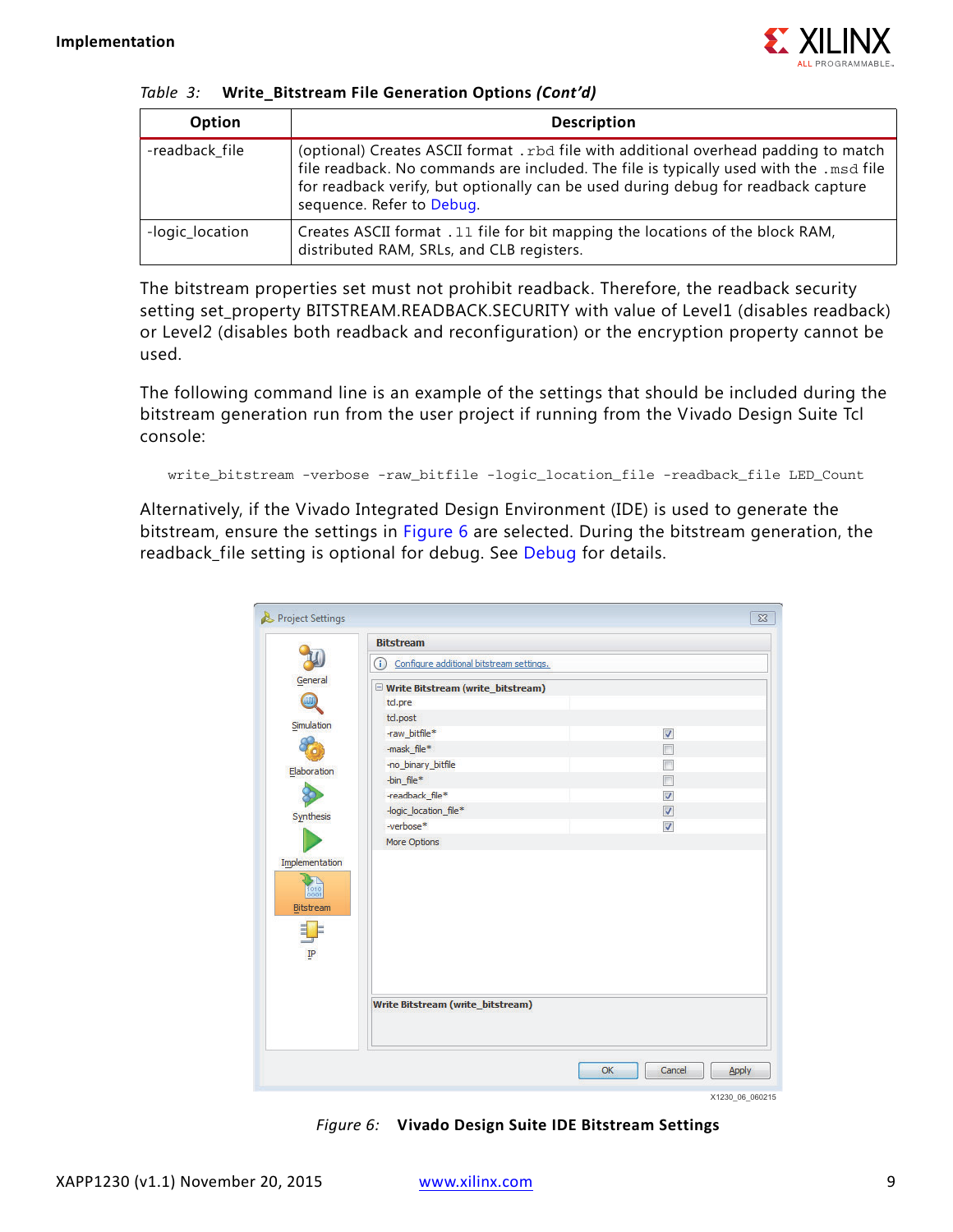

### **Logic Location File**

To identify the proper design element from the . rdbk file, the bit offset is required from the design .ll file. The 8-bit counter LED\_Count.ll example file included with this application note is shown below. The CLB register's bit locations are shown in this file.

```
Revision 4
; Created by Vivado 2015.1 SW Build 1215546 at Fri May 08 13:54:31 2015
; Bit lines have the following form:
; <offset> <frame address> <frame offset> <SLR name> <SLR number> <information>
; <information> may be zero or more <key>=<value> pairs
; Block=<blockname> specifies the block associated with this memory cell.
;
; Latch=<name> specifies the latch associated with this memory cell.
;
; Net=<netname> specifies the user net associated with this
; memory cell.
;
; Ram=<ram id>:<bit> This is used in cases where a SLICE LUT is used
; Rom=<ram id>:<bit> as RAM (or ROM) and for Block RAM. <Ram id> will
                    be a letter indicating which LUT within the SLICE
; or a 'B' for Block RAM. For SLICE LUTs <bit> is a
; decimal number. For Block RAM this will be BIT or
; PARBIT indicating a data or parity bit and a decimal
; number.
;
; Info lines have the following form:
; Info <name>=<value> specifies a bit associated with the FPGA
                    configuration options, and the value of
; that bit. The names of these bits may have
; special meaning to software reading the .ll file.
;
Bit 30867264 0x00023204 1152 SLR0 0 Block=SLICE_X49Y78 Latch=AQ Net=cntr/Q[0]
Bit 30867280 0x00023204 1168 SLR0 0 Block=SLICE_X49Y78 Latch=AQ2 Net=cntr/Q[1]
Bit 30867268 0x00023204 1156 SLR0 0 Block=SLICE_X49Y78 Latch=BQ Net=cntr/Q[2]
Bit 30867284 0x00023204 1172 SLR0 0 Block=SLICE_X49Y78 Latch=BQ2 Net=cntr/Q[3]
Bit 30868128 0x00023204 2016 SLR0 0 Block=SLICE_X49Y90 Latch=AQ Net=cntr/Q[4]
Bit 30868144 0x00023204 2032 SLR0 0 Block=SLICE_X49Y90 Latch=AQ2 Net=cntr/Q[5]
Bit 30868132 0x00023204 2020 SLR0 0 Block=SLICE_X49Y90 Latch=BQ Net=cntr/Q[6]
Bit 30868148 0x00023204 2036 SLR0 0 Block=SLICE_X49Y90 Latch=BQ2 Net=cntr/Q[7]
```
The header of the . 11 file explains all the fields. The file includes bit position columns and logic information. The first column indicates whether the logic is used as a register, RAM, or ROM, and the second column provides the offset. The bit offset count begins with the bit position frame address 0 of the readback data. The frame offset specifies the bit offset within the specified frame address. In the case where a net name is applicable, that name is included for design correlation purposes. In this reference design, the bit offset value is used to determine the exact bit location for a target design element user state identification.

#### <span id="page-9-0"></span>*Programming FPGA via JTAG*

Before the readback capture is performed, the user design bitstream image must be loaded into the UltraScale FPGA. This can be done through JTAG or another supported configuration interface. For this demonstration, the FPGA reference design is loaded via JTAG. In the Vivado Design Edition or Vivado Lab Edition tool, open the hardware manager. In the Tcl Console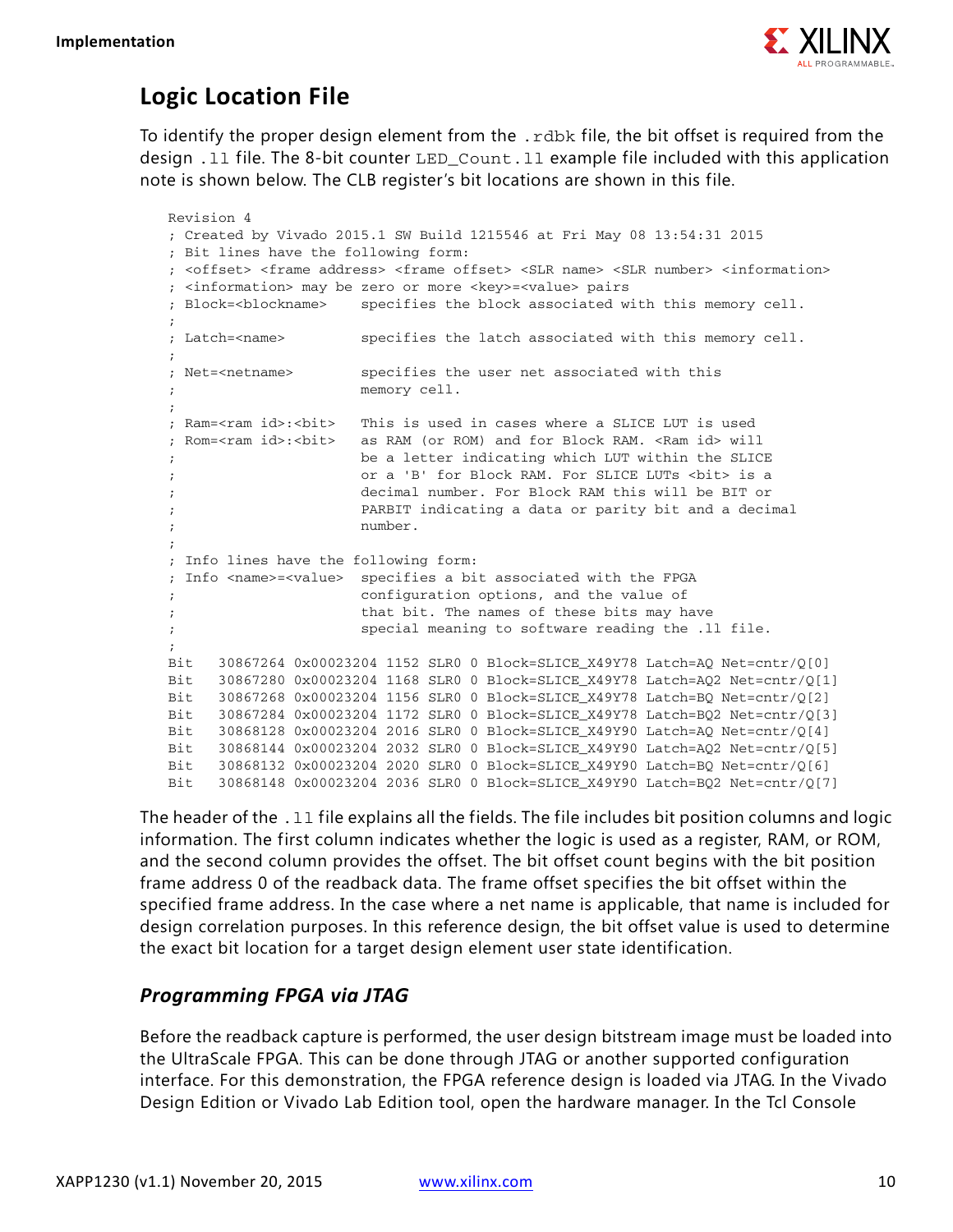

window, issue the following commands to program the FPGA with the reference design, with the user path to the design files specified.

>connect\_hw\_server >open\_hw\_target [lindex [get\_hw\_targets -of\_objects [get\_hw\_servers localhost]] 0] >current\_hw\_device [lindex [get\_hw\_devices] 0] >refresh\_hw\_device -update\_hw\_probes false [lindex [get\_hw\_devices] 0] >set\_property PROGRAM.FILE {C:/XAPP1230/DemoFiles/LED\_Count.bit} [lindex [get\_hw\_devices] 0] >program\_hw\_devices [lindex [get\_hw\_devices] 0] >close\_hw\_target [lindex [get\_hw\_targets -of\_objects [get\_hw\_servers localhost]] 0]

#### <span id="page-10-0"></span>*Enabling the Count and Stopping the Clock*

After the FPGA is configured successfully with the reference design, the count value must be selected and the associated clocks stopped to freeze the design state to be captured. In the reference design, you can select the count value you want with JTAG instructions in the Vivado Design Suite Tcl console. Refer to the *Vivado Design Suite Tcl Command Reference Guide* (UG835) [\[Ref 3\]](#page-23-2) for details on the command usage.

To select a specific count value on CLB registers to be displayed on the GPIO LEDs, open the Vivado hardware manager and enter the jtag\_mode as shown below from the TCL console:

Setup to open the target in JTAG mode:

>open\_hw\_target -jtag\_mode 1

Next, issue the USER4 instruction (opcode 23) with the Vivado Design Suite Tcl scan ir hw jtag command and select the count value using the RUNTEST command to enable the counter. The Vivado hardware manager JTAG commands used are:

```
scan_ir_hw_jtag <ir length> -tdi <instruction>
runtest -tck <number of tcks>
```
Shift USER4 opcode in the JTAG instruction register:

>scan\_ir\_hw\_jtag 6 -tdi 23

The RUNTEST command TCK count is displayed on the LEDs, and that value is stored in the CLB registers. In this example, a RUNTEST of 174 TCKs is selected to display a count value of the hexadecimal equivalent LED[7:0] = 10101110:

```
>runtest_hw_jtag -tck 174
```
Replace the USER4 JTAG instruction (opcode 23) with BYPASS (opcode 3f) to ensure the clock is stopped:

>scan\_ir\_hw\_jtag 6 -tdi 3f

#### *JTAG Sequence for Readback Capture of CLB Registers*

The process for readback capture of data from the frame data register out (FDRO) register through the JTAG interface is similar to the process for reading from other registers. Registers used during readback capture are listed in [Table 4](#page-11-0) with their 32-bit command reference. Details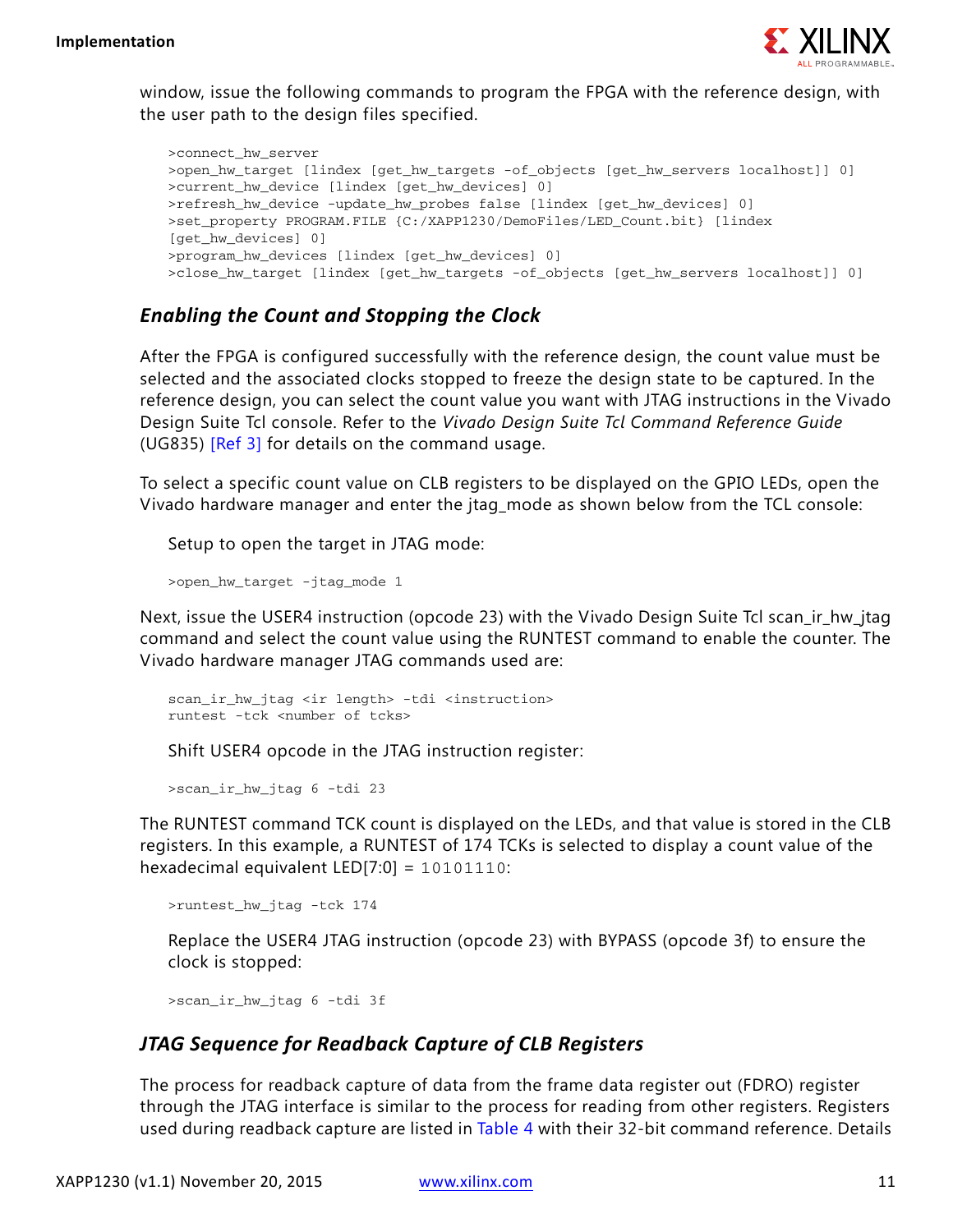

of these registers can be found in the *UltraScale Architecture Configuration User Guide* (UG570) [\[Ref 1\]](#page-23-0).

| <b>Register Description</b>                                          | <b>32-bit Configuration Commands</b> |
|----------------------------------------------------------------------|--------------------------------------|
| FDRO read packet header (type 1)                                     | 0x28006000                           |
| FDRO read packet header                                              | $0 \times 4800$ CF00                 |
| No operation (NOOP) one word                                         | 0x20000000                           |
| Synchronization word                                                 | 0xAA995566                           |
| MSK write packet header                                              | 0x3000C001                           |
| CTL1 write packet header                                             | 0x30030001                           |
| CMD write packet header                                              | 0x30008001                           |
| Frame address register (FAR) write packet header                     | 0x30002001                           |
| CMD write packet data - reset cyclic redundancy check (RCRC) command | 0x00000007                           |
| CMD write packet data - read configuration (RCFG) command            | 0x00000004                           |
| MSK write packet data (CTL1 CAPTURE bit)                             | 0x00800000                           |
| CTL1 write packet data (CAPTURE bit enabled)                         | 0x00800000                           |
| Type 2 FAR write packet data (NULL)                                  | 0x00000000                           |

<span id="page-11-0"></span>

|  | Table 4: Sample Configuration Register Commands Used for Readback Capture |  |  |
|--|---------------------------------------------------------------------------|--|--|
|--|---------------------------------------------------------------------------|--|--|

For most applications of readback capture the goal is to get all the user state data that can be read, so it is natural to do a readback of the complete device starting at frame address 0. The procedure for reading CLB registers starting at frame address 0 through the JTAG interface is shown in [Table 5.](#page-12-0) To perform a readback capture on a CLB register, the basic steps performed are:

1. Stop clocks related to the user design state to freeze state.

*Note:* Only clocks related to the user state captured must be stopped.

- 2. Write 1/1 to the configuration logic registers MSK[23]/CTL1[23] for enabling capture.
- 3. Read frame(s) starting at the FAR register (0x00000000) with the CTL1 CAPTURE bit set to 1.
- 4. Write 1/0 to the configuration logic registers MSK[23]/CTL1[23] to reset back to default after a readback capture is performed.
- 5. Unfreeze the associated user design state by enabling clocks.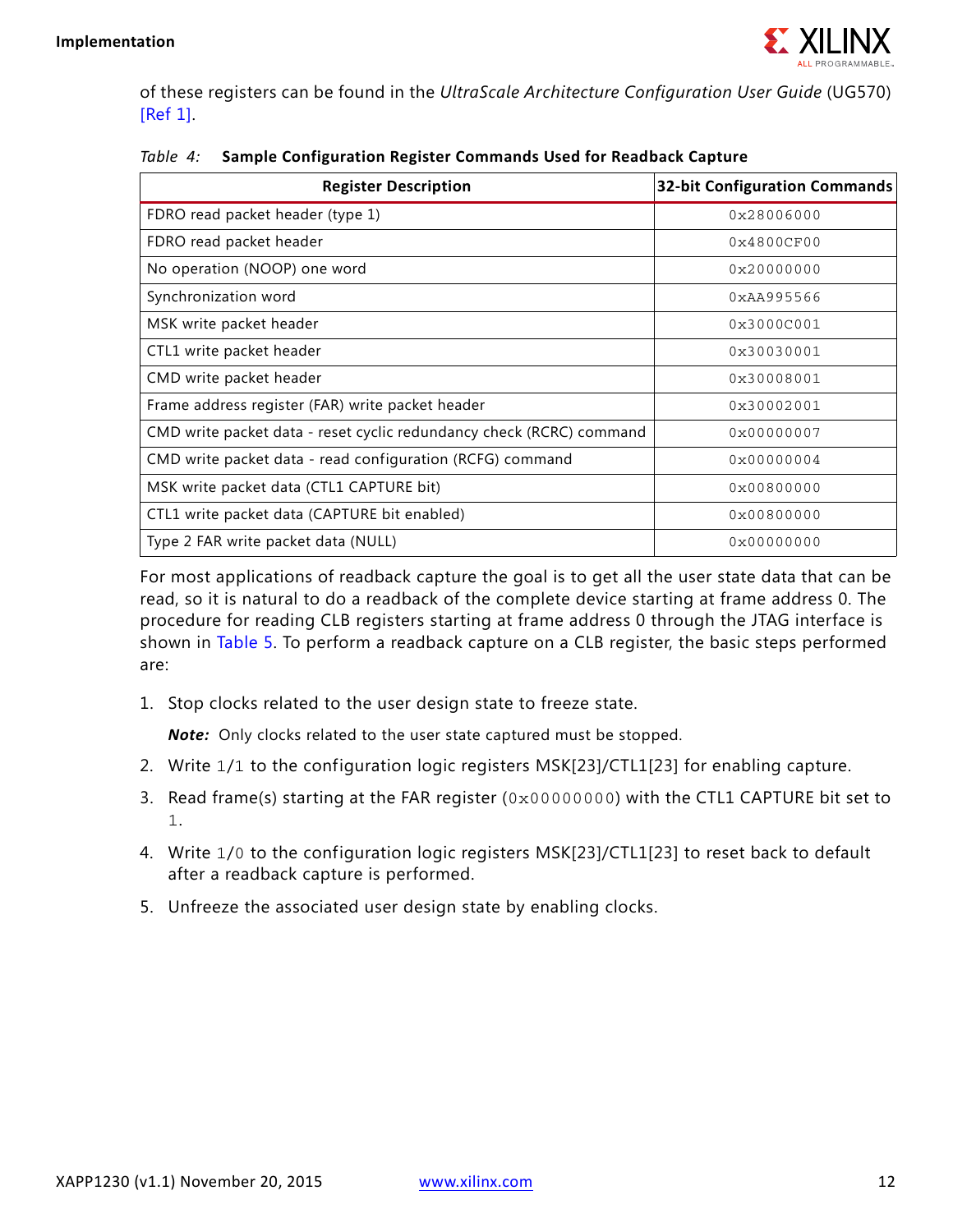

| <b>Step</b>   | <b>Description</b>      | <b>Step details</b>                                                                | TDI            | <b>TMS</b>   | # of TCK      |
|---------------|-------------------------|------------------------------------------------------------------------------------|----------------|--------------|---------------|
| $\mathbf{1}$  | Reset TAP<br>controller | Clock five 1s on TMS to bring<br>the device to the<br>Test-Logic-Reset (TLR) state | X              | $\mathbf{1}$ | 5             |
|               |                         | Move into the Run-Test/Idle<br>(RTI) state                                         | X              | $\Omega$     |               |
|               |                         | Move into the Select-IR state                                                      | X              | $\mathbf{1}$ | $\mathcal{P}$ |
|               |                         | Move into the Shift-IR state                                                       | X              | $\Omega$     | 2             |
| $\mathcal{P}$ | Shift in CFG IN         | Shift the first five bits of the<br>CFG_IN instruction, LSB first                  | 00101 (CFG IN) | $\Omega$     | 5             |
|               |                         | Shift the MSB of the CFG_IN<br>instruction while exiting Shift-IR                  | $\mathbf{0}$   | $\mathbf{1}$ |               |
|               |                         | Move into the Select-DR state                                                      | X              | $\mathbf{1}$ | $\mathcal{P}$ |
|               |                         | Move into the Shift-DR state                                                       | X              | $\Omega$     | 2             |

#### <span id="page-12-0"></span>*Table 5:* **Sample JTAG Sequence to Readback Capture All Frames in XCKU040**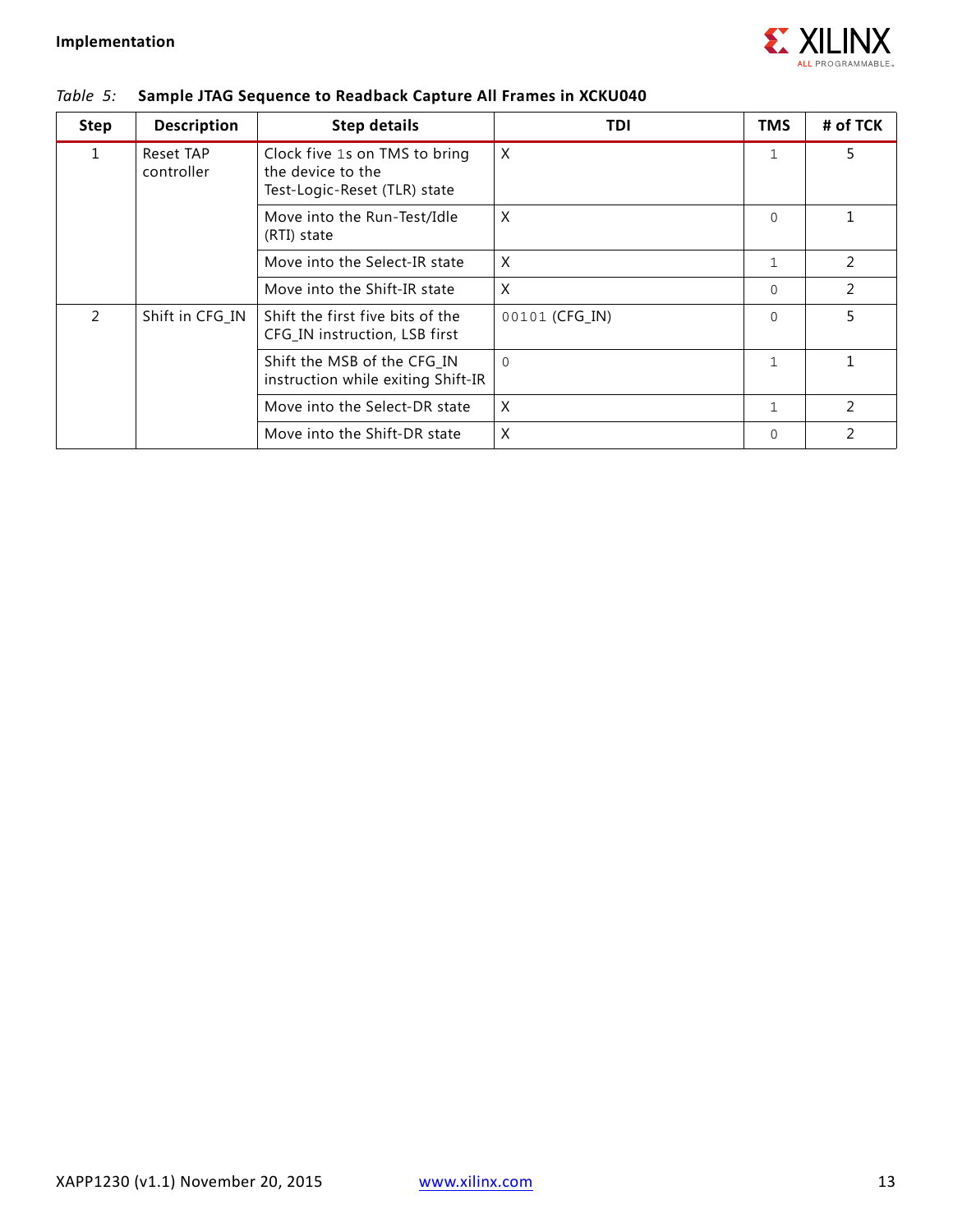

| <b>Step</b> | <b>Description</b>  | <b>Step details</b>                                                         | TDI                                                              | <b>TMS</b>   | # of TCK       |
|-------------|---------------------|-----------------------------------------------------------------------------|------------------------------------------------------------------|--------------|----------------|
| 3           | Shift packets in    | Shift configuration packets into                                            | Packet data [31:0]:                                              | $\mathbf 0$  | 767            |
|             | CFG_IN              | the CFG_IN data register while in<br>Shift-DR, MSB first.                   | OXFFFFFFFF (dummy word)                                          |              |                |
|             |                     |                                                                             | 0xAA995566 (sync word)                                           |              |                |
|             |                     |                                                                             | 0x20000000 (NOOP)                                                |              |                |
|             |                     |                                                                             | 0x30008001 (CMD write)                                           |              |                |
|             |                     |                                                                             | 0x00000000 (NULL)                                                |              |                |
|             |                     |                                                                             | 0x3000C001 (MSK write)                                           |              |                |
|             |                     |                                                                             | 0x00800000 (CAPTURE bit[23])                                     |              |                |
|             |                     |                                                                             | 0x30030001 (CTL1 write)                                          |              |                |
|             |                     |                                                                             | 0x00800000 (CAPTURE bit[23])                                     |              |                |
|             |                     |                                                                             | 0x20000000 (NOOP)                                                |              |                |
|             |                     |                                                                             | 0x20000000 (NOOP)                                                |              |                |
|             |                     |                                                                             | 0x20000000 (NOOP)                                                |              |                |
|             |                     |                                                                             | 0x20000000 (NOOP)                                                |              |                |
|             |                     |                                                                             | 0x20000000 (NOOP)                                                |              |                |
|             |                     |                                                                             | 0x20000000 (NOOP)                                                |              |                |
|             |                     |                                                                             | 0x20000000 (NOOP)                                                |              |                |
|             |                     |                                                                             | 0x20000000 (NOOP)                                                |              |                |
|             |                     |                                                                             | 0x30002001 (FAR write)                                           |              |                |
|             |                     |                                                                             | 0x00000000 (Address 0x0)                                         |              |                |
|             |                     |                                                                             | 0x30008001 (CMD write)                                           |              |                |
|             |                     |                                                                             | 0x00000004 (RCFG)                                                |              |                |
|             |                     |                                                                             | 0x28006000 (FDRO write)                                          |              |                |
|             |                     |                                                                             | 0x483D0E2B (Type 2 packet to<br>indicate number of words to read |              |                |
|             |                     |                                                                             | i.e., XCKU040 32530 frames + 1<br>$frame + 10 words$             |              |                |
|             |                     |                                                                             | 0x20000000 (NOOP)                                                |              |                |
|             |                     | Shift the LSB of the last<br>configuration packet while<br>exiting Shift-DR | 0                                                                | 1            | 1              |
|             |                     | Move into the Select-IR state                                               | X                                                                | $\mathbf{1}$ | 3              |
|             |                     | Move into the Shift-IR state                                                | X                                                                | $\mathbf 0$  | $\overline{a}$ |
| 4           | Shift in<br>CFG_OUT | Shift the first five bits of the<br>CFG_OUT instruction, LSB first.         | 00100 (CFG_OUT)                                                  | $\mathbf 0$  | 5              |
|             |                     | Shift the MSB of the CFG_OUT<br>instruction while exiting Shift-IR.         | $\mathsf{X}$                                                     | $\mathbf{1}$ | 2              |
|             |                     | Move into the Select-DR state                                               | X                                                                | $\mathbf{1}$ | $\overline{2}$ |
|             |                     | Move into the Shift-DR state                                                | X                                                                | $\mathbf 0$  | $\overline{a}$ |

#### *Table 5:* **Sample JTAG Sequence to Readback Capture All Frames in XCKU040** *(Cont'd)*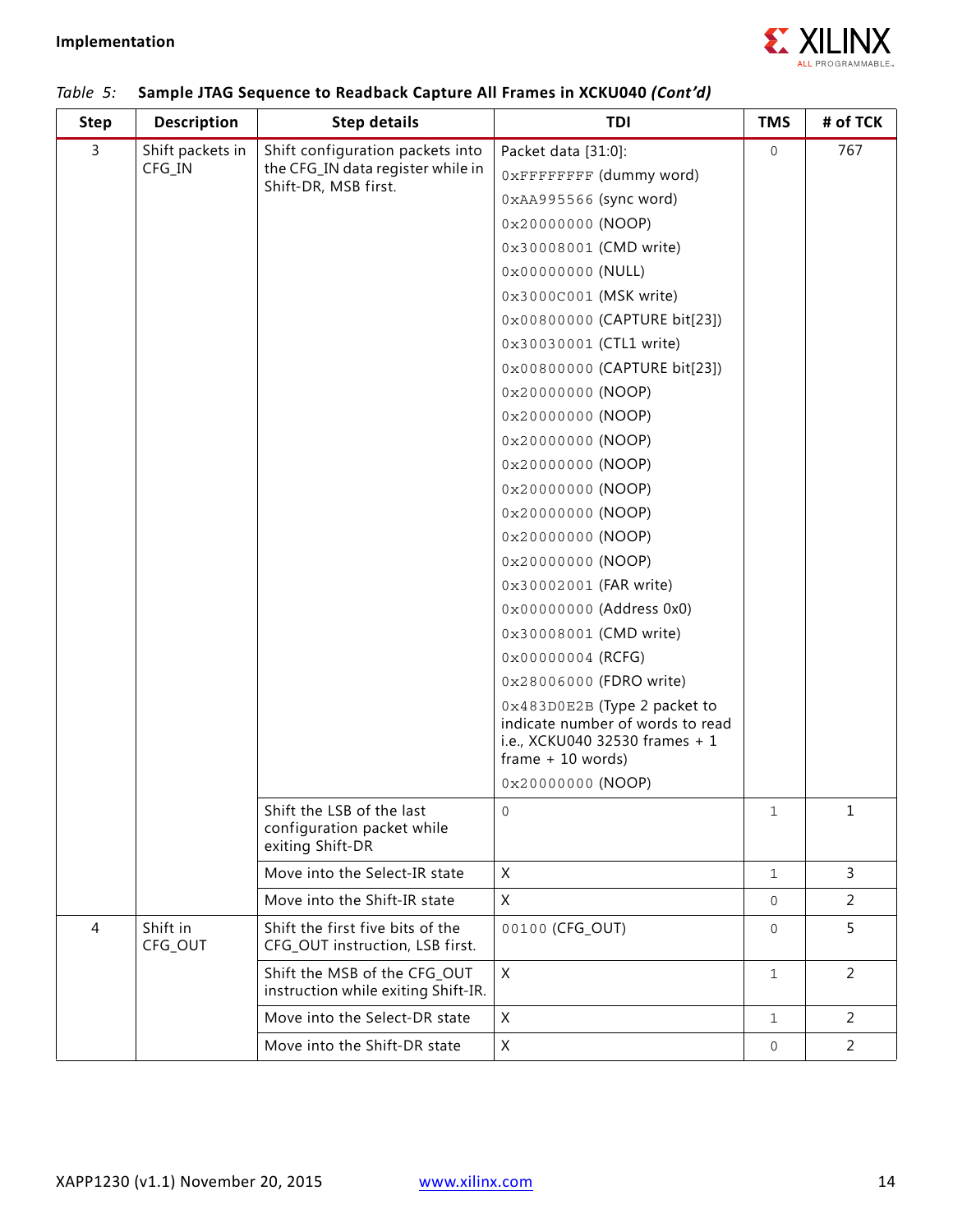

#### *Table 5:* **Sample JTAG Sequence to Readback Capture All Frames in XCKU040** *(Cont'd)*

| <b>Step</b>     | <b>Description</b>                      | <b>Step details</b>                                                                                       | TDI                                                                                                                                                                                                                                                              | <b>TMS</b>   | # of TCK                      |
|-----------------|-----------------------------------------|-----------------------------------------------------------------------------------------------------------|------------------------------------------------------------------------------------------------------------------------------------------------------------------------------------------------------------------------------------------------------------------|--------------|-------------------------------|
| 5               | Shift frame<br>data from<br><b>FDRO</b> | Shift the contents of the FDRO<br>register out of the CFG_OUT<br>data register                            | $\cdots$                                                                                                                                                                                                                                                         | $\mathbf 0$  | # of<br>readback<br>$bits -1$ |
|                 |                                         | Shift the last bit of the FDRO<br>register out of the CFG_OUT<br>data register while exiting<br>Shift-DR. | X                                                                                                                                                                                                                                                                | $\mathbf{1}$ | $\mathbf{1}$                  |
|                 |                                         | Move into the Select-IR state                                                                             | X                                                                                                                                                                                                                                                                | $\mathbf{1}$ | $\overline{3}$                |
|                 |                                         | Move into the Shift-IR state                                                                              | X                                                                                                                                                                                                                                                                | $\Omega$     | 2                             |
| 6               | <b>Reset TAP</b><br>Controller          | End by placing the test access<br>port (TAP) controller in the TLR<br>state                               | X                                                                                                                                                                                                                                                                | 1            | 3                             |
| original state. |                                         |                                                                                                           | The readback capture has successfully been completed at this step. The following steps reset the CTL1 register to the                                                                                                                                            |              |                               |
| $\overline{7}$  | Move to RTI                             | Move into the RTI state                                                                                   | X                                                                                                                                                                                                                                                                | $\mathbf{0}$ |                               |
|                 |                                         | Move into the Select-IR state                                                                             | X                                                                                                                                                                                                                                                                | $\mathbf{1}$ | 2                             |
|                 |                                         | Move into the Shift-IR state                                                                              | X                                                                                                                                                                                                                                                                | $\Omega$     | 2                             |
| 8               | Shift in CFG_IN<br>(update              | Shift the first five bits of the<br>CFG_IN instruction, LSB first                                         | 00101 (CFG IN)                                                                                                                                                                                                                                                   | $\Omega$     | 5                             |
|                 | capture bit)                            | Shift the MSB of the CFG_IN<br>instruction while exiting Shift-IR                                         | $\overline{0}$                                                                                                                                                                                                                                                   | $\mathbf{1}$ | $\mathbf{1}$                  |
|                 |                                         | Move into the Select-DR state                                                                             | X                                                                                                                                                                                                                                                                | $\mathbf{1}$ | 2                             |
|                 |                                         | Move into the Shift-DR state                                                                              | X                                                                                                                                                                                                                                                                | $\mathbf{0}$ | 2                             |
| 9               | Shift packet<br>into CFG_IN             | Shift configuration packets into<br>the CFG_IN data register while in<br>Shift-DR, MSB first              | Packet data [31:0]:<br>OXFFFFFFFF (dummy word)<br>0xAA995566 (sync word)<br>0x20000000 (NOOP)<br>0x3000C001 (MSK write)<br>0x00800000 (CAPTURE bit[23])<br>0x30030001 (CTL1 write)<br>0x00000000 (CAPTURE bit[23])<br>$0x20000000$ (NOOP)<br>$0x20000000$ (NOOP) | $\Omega$     | 288                           |
|                 |                                         | Shift the LSB of the last<br>configuration packet while<br>exiting Shift-DR                               | $\mathbf 0$                                                                                                                                                                                                                                                      | $\mathbf{1}$ | $\mathbf{1}$                  |
|                 |                                         | Move into the Select-IR state                                                                             | X                                                                                                                                                                                                                                                                | $\mathbf{1}$ | 3                             |
|                 |                                         | Move into the Shift-IR state                                                                              | X                                                                                                                                                                                                                                                                | $\mathbf{0}$ | 2                             |
| 10              | Reset TAP<br>controller                 | End by placing the TAP<br>controller in the TLR state                                                     | X                                                                                                                                                                                                                                                                | $\mathbf{1}$ | $\mathbf{3}$                  |

There is pipeline data that needs to be considered when performing a readback capture. Configuration data coming from the FDRO register pass through a frame buffer plus ten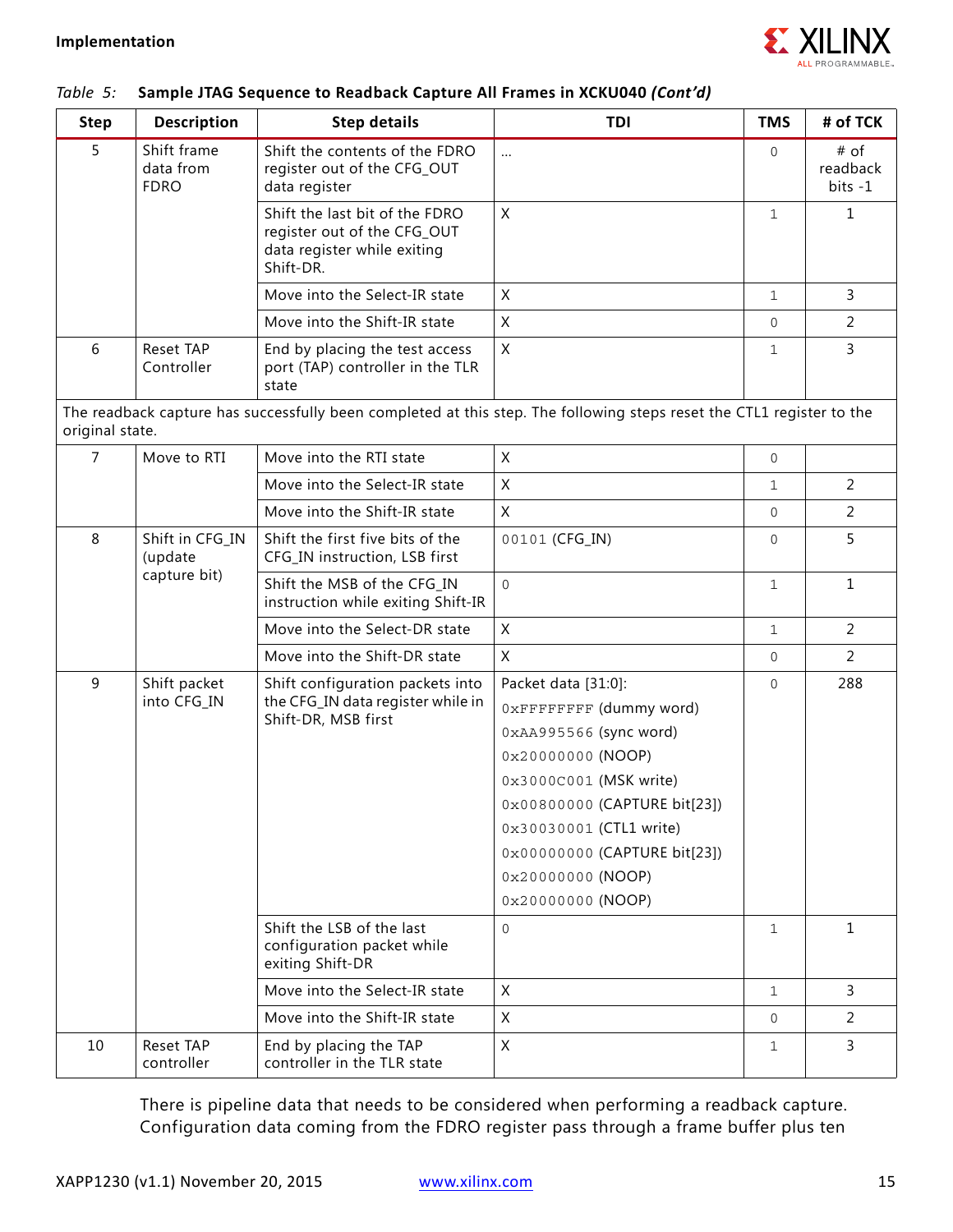

dummy data words as shown in [Figure 9](#page-19-0), so this number of words in the readback capture file should be discarded as the pipeline. The next sections describe how to use the readback\_capture.tcl script to read all the XCKU040 frame data starting at FAR 0x00000000 to a .rdbk file and then how to use the .11 file <offset> field to determine the CLB registers' user states.

For applications that need faster readback capture time and might only need to read a particular CLB register, a performance optimization of the readback capture could be to a single frame. If reading back a single frame, the <frame address> and <frame offset> fields in the .ll file would be used instead of the bit <offset> field.

#### <span id="page-15-1"></span>*Readback Capture - Tcl Script Usage*

Vivado Design Suite 2015.3 includes a new option that performs a readback capture on all the frames in the device and saves the output to the <filename>.rdbk selected. To perform a readback capture, run this command:

```
readback_hw_device -capture -readback_file c:/<path>/<filename>.rdbk
```
For Vivado Design Suite versions prior to 2015.3 or to capture and readback a single frame, the readback\_capture.tcl script is included as a reference with this application note and can be run from the Vivado Design Suite Tcl console. The board and cable should be connected as described in [Demonstration Setup](#page-4-2), the FPGA should have been programmed with the design, and the associated clocks stopped before the readback capture is performed. The readback\_capture.tcl file should then be sourced in the Vivado Design Suite Tcl console as shown in [Figure 7](#page-15-0). For purposes of this example, the path used is c:/XAPP1230/TclScript/readback\_capture.tcl.

<span id="page-15-0"></span>

*Figure 7:* **Sourcing the readback\_capture.tcl Script**

The Tcl script includes processes to initiate the readback sequence via JTAG and format the captured contents into an ASCII 32-bit format for user verification against their expected results in the .ll file. The readback sequence is initiated using the Vivado hardware manager JTAG commands. For more information on these and other commands, refer to the *Vivado Design Suite User Guide: Programming and Debugging* (UG908) [\[Ref 2\]](#page-23-1).

After the readback\_capture.tcl file is successfully sourced, the rdbk\_jtag process should be run on the Vivado Design Suite Tcl console. The options for the rdbk\_jtag process are:

```
rdbk_jtag <path to save readback capture data .rdbk> <total frame count> 
<overwrite (1=yes, 0=no)>
>rdbk_jtag c:/XAPP1230/LED_Count.rdbk 32530 1
```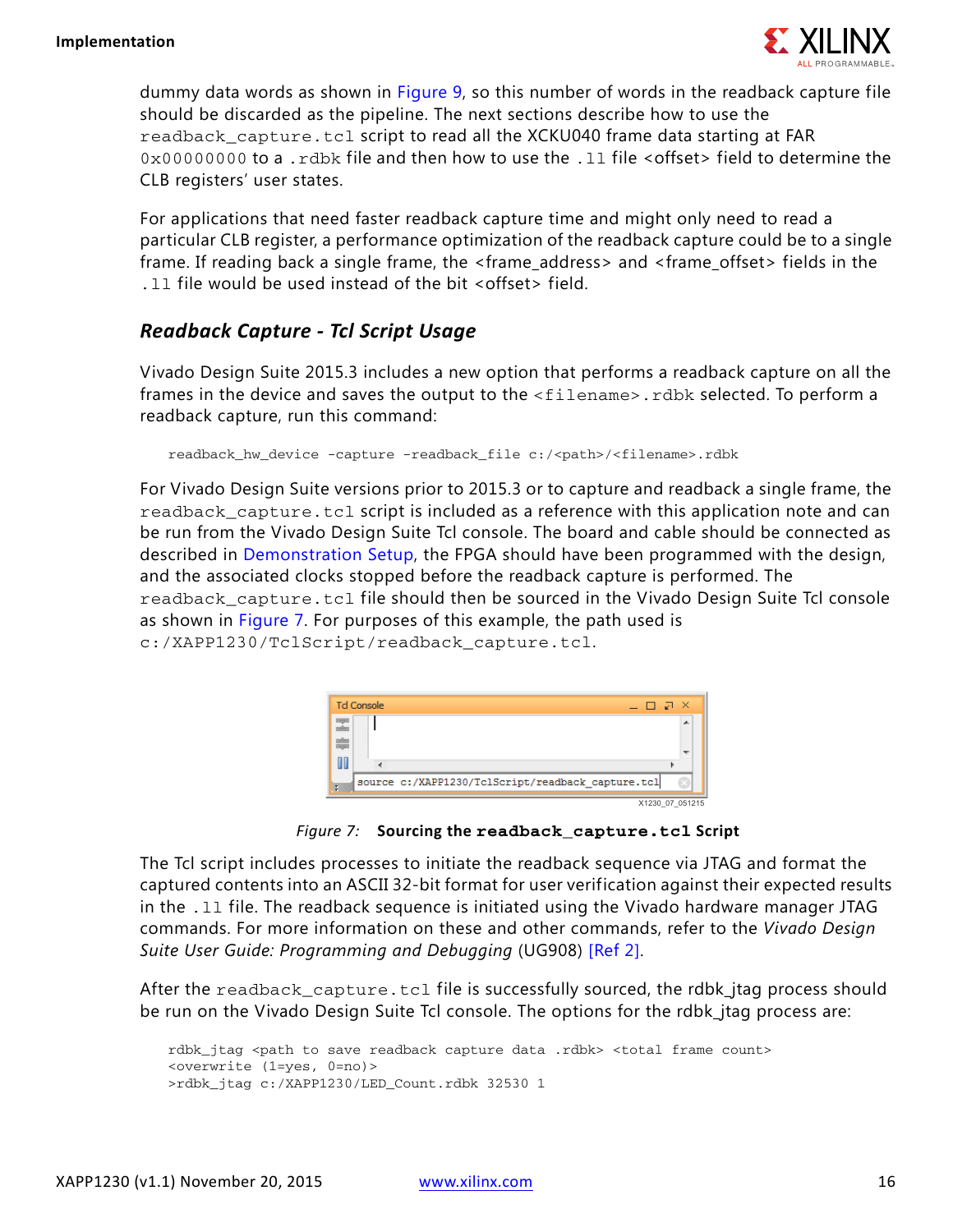

[Table 6](#page-16-0) contains the XCKU040 device information on the total frame count, 32530, used to read back the full device contents.

<span id="page-16-0"></span>*Table 6:* **Example UltraScale Configuration Frame Count**

| <b>UltraScale FPGA</b> | <b>Total Configuration</b> | Words per    | <b>Overhead Words (Pipeline Word</b> |
|------------------------|----------------------------|--------------|--------------------------------------|
|                        | <b>Frames</b>              | <b>Frame</b> | Count: 1 Frame + 10 Words)           |
| XCKU040                | 32530                      | 123          | 133                                  |

**Notes:** 

1. Refer to the *UltraScale Architecture Configuration User Guide* (UG570) [\[Ref 1\]](#page-23-0) for other family members.

The Tcl script is split up into these key sections:

- Definitions: Provides command definitions.
- Readback capture processes: Includes setup\_rdbk\_cmd and rdbk\_jtag processes that contain the readback sequence and configuration register command writes to set the CAPTURE bit.
- Data format conversion processes: Convert the JTAG serial data into ASCII 32-bit word formatted file. Processes called include setHexRevTbl, revHexData, and conv2hex.

#### *Readback Capture Data Analysis*

After running the readback\_capture.tcl script and the processes described, an ASCII 32-bit word formatted . rdbk file is generated. The . 11 file can be used as a bit map to determine the . rdbk values on desired design elements. In the reference counter design, there are eight registers that can be identified. This section describes how the . 11 file is used.

[Figure 8](#page-17-0) shows an example readback capture representation of the CLB register from the reference design.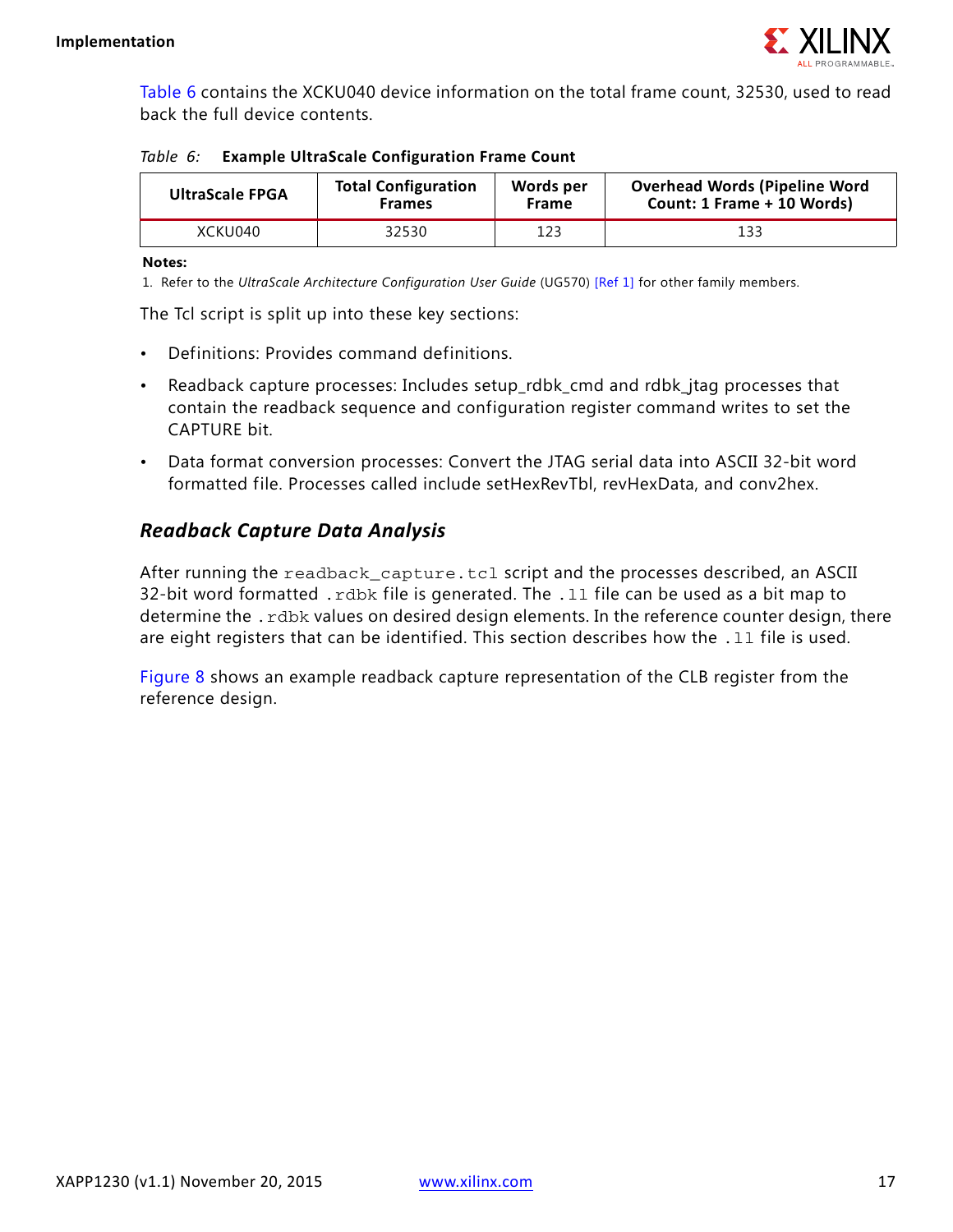

<span id="page-17-0"></span>

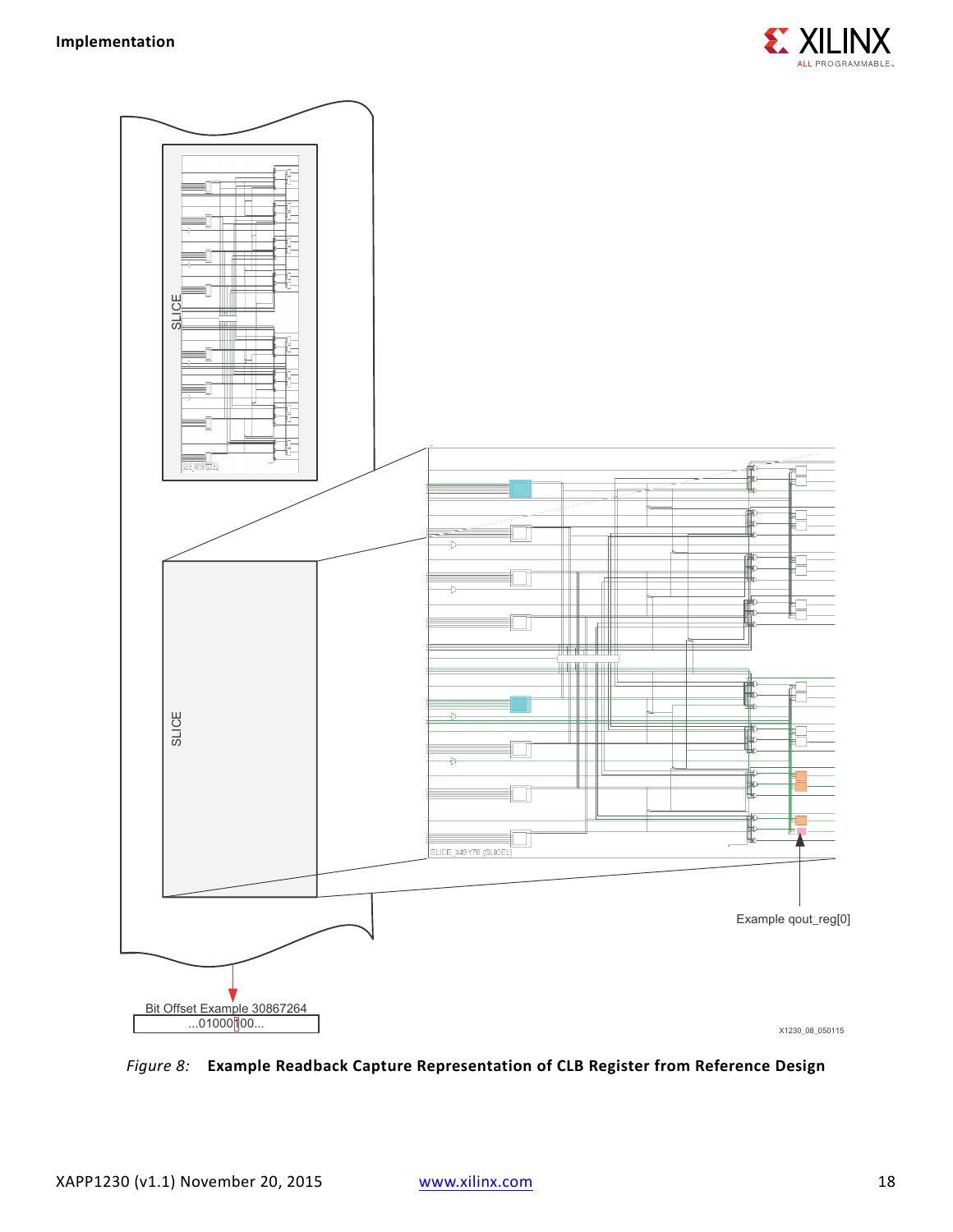See [Table 7](#page-18-0) for the reference example . 11 file contents. In the first register Q[0], a bit offset of 30867264 from the FAR 0x00000000 is used to calculate the CLB register bit location in the .rdbk file. The demonstration flow described in this application note is for a full device readback capture so bit offset is the only column required for the calculations.

| <b>Bit Offset</b> | <frame_address></frame_address> | <frame_offset></frame_offset> | $<$ SLR<br>name> | $<$ SLR<br>number> | <b>Information</b>                                                  |
|-------------------|---------------------------------|-------------------------------|------------------|--------------------|---------------------------------------------------------------------|
| 30867264          | 0x00023204                      | 1152                          | SLR0             | $\Omega$           | $Block = SLICE_X49Y78$<br>Latch = $AQ$<br>$Net = \text{cntr}/Q[0]$  |
| 30867280          | 0x00023204                      | 1168                          | SLR <sub>0</sub> | $\Omega$           | $Block = SLICE_X49Y78$<br>Latch = $AQ2$<br>$Net = \text{cntr}/Q[1]$ |
| 30867268          | 0x00023204                      | 1156                          | SLR <sub>0</sub> | $\Omega$           | $Block = SLICE_X49Y78$<br>Latch = $BQ$<br>$Net = \text{cntr}/Q[2]$  |
| 30867284          | $0 \times 00023204$             | 1172                          | SLR <sub>0</sub> | $\Omega$           | Block = SLICE_X49Y78<br>Latch = $BQ2$<br>$Net = \text{cntr}/Q[3]$   |
| 30868128          | 0x00023204                      | 2016                          | SLR <sub>0</sub> | $\overline{0}$     | $Block = SLICE_X49Y90$<br>Latch = $AQ$<br>$Net = \text{cntr}/Q[4]$  |
| 30868144          | $0 \times 00023204$             | 2032                          | SLR <sub>0</sub> | $\Omega$           | Block = SLICE X49Y90<br>Latch = $AQ2$<br>$Net = \text{cntr}/Q[5]$   |
| 30868132          | 0x00023204                      | 2020                          | SLR <sub>0</sub> | $\Omega$           | $Block = SLICE_X49Y90$<br>$Latch = BQ$<br>$Net = \text{cntr}/Q[6]$  |
| 30868148          | 0x00023204                      | 2036                          | SLR <sub>0</sub> | $\overline{0}$     | $Block = SLICE_X49Y90$<br>Latch = $BQ2$<br>$Net = \text{cntr}/Q[7]$ |

<span id="page-18-0"></span>

|  | Table 7: CLB Register Summary from Reference Design cntr. 11 Example |  |
|--|----------------------------------------------------------------------|--|
|  |                                                                      |  |

The Tcl script produces a .rdbk file that contains the readback capture data and pipeline/pad frames (133 words). The bit offset value does not include the pipeline overhead, so this must be accounted for when post-processing the logic location file.

The equation to determine the word line for the CLB register value is (int(bit offset/32) + pipeline word count + editor word) = word line. The editor word is 1 if the editor starts with word line 1, or 0 if the editor starts with word line 0. The word line offset is then calculated by the modulo of the bit offset: (bit offset mod 32) = word line offset. For example, the Q[0] CLB register bit is on word line (int(30867264/32) + 133 + 1) = 964736, with word line offset  $(30867264 \text{ mod } 32) = 0$  ([Figure 9\)](#page-19-0).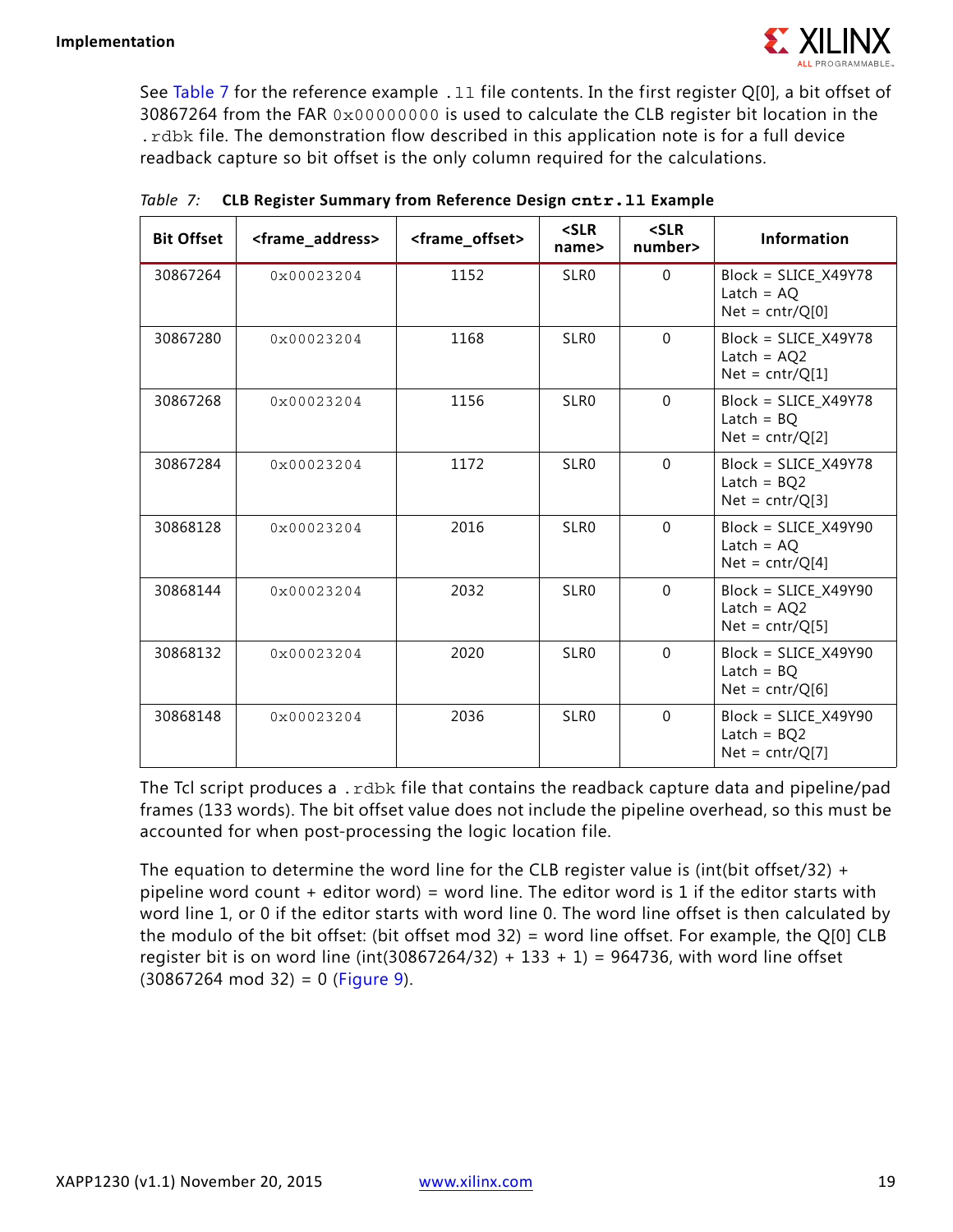

<span id="page-19-0"></span>

*Figure 9:* **Example of Using the .ll File to Identify Design Element Locations**

All of the CLB registers have an inversion when performing a readback capture. The CLB registers are inverted when captured, so a 0 should be seen in the readback capture file as a 1. This does not exist for UltraScale FPGA block RAM, distributed RAM, or SRL captures.

In the example, a TCK value of 174 was entered which set the 8-bit register value and mirrored the value on LED[7:0] of  $10101110$ . When this value is used, the design value expected = 10101110, and the readback value is inverted for the CLB registers as shown in [Table 8](#page-19-1).

| <b>Reference Design</b><br>Component | <b>Bit Offset</b>          | <b>Design Value</b><br><b>Expected</b> | <b>CLB Register Readback Value</b><br><b>Expected (Inversion)</b> |
|--------------------------------------|----------------------------|----------------------------------------|-------------------------------------------------------------------|
| Q[0]                                 | Bit 0 on word line 964736  | 0                                      |                                                                   |
| Q[1]                                 | Bit 16 on word line 964736 |                                        |                                                                   |
| Q[2]                                 | Bit 4 on word line 964736  |                                        |                                                                   |
| Q[3]                                 | Bit 20 on word line 964736 |                                        |                                                                   |
| Q[4]                                 | Bit 0 on word line 964763  | $\Omega$                               |                                                                   |
| Q[5]                                 | Bit 16 on word line 964763 |                                        |                                                                   |
| Q[6]                                 | Bit 4 on word line 964763  | $\Omega$                               |                                                                   |
| Q[7]                                 | Bit 20 on word line 964763 |                                        |                                                                   |

<span id="page-19-1"></span>*Table 8:* **Reference Design Example Readback Capture**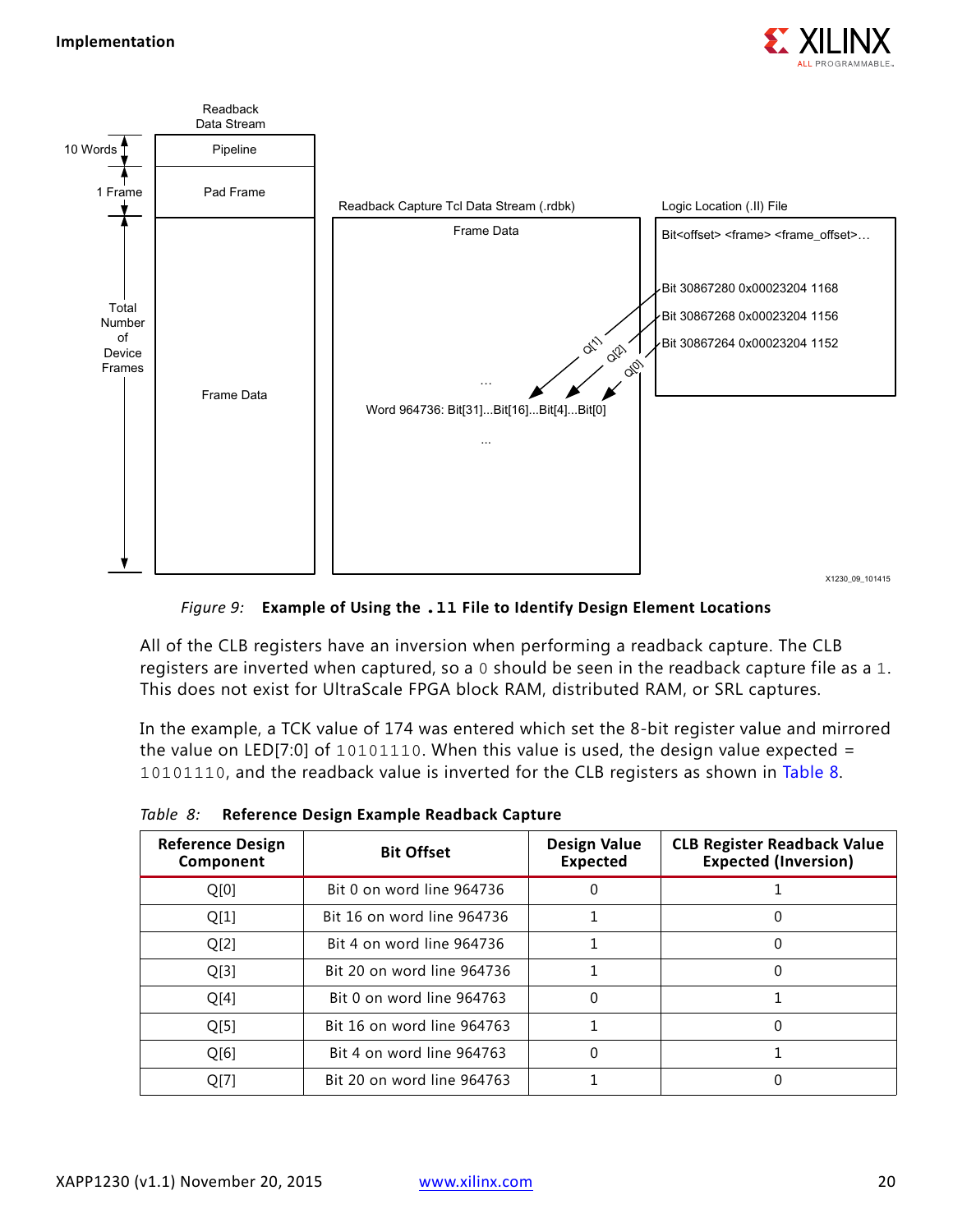# **Checklists**

This section provides checklists that can be referred to in setting up your design.

### **Board Design/Schematic Checklist**

- 1. Dependent on interface used, ensure connectivity as described in the *UltraScale Architecture Configuration User Guide* (UG570) [\[Ref 1\]](#page-23-0) is followed.
- 2. Reference Tcl provided is for a single XCKU040 monolithic device. For devices built with SSI technology or multiple device JTAG chains, the JTAG instructions need to be modified.

### **Software Flow Checklist**

- 1. Design entry: Ensure there is a method to freeze logic through readback capture (disable associated clocks).
- 2. Write bitstream:
	- a. Ensure a .ll file is generated.
	- b. Avoid these bitstream settings/properties if performing readback capture:
		- JTAG disable.
		- Encryption.
	- c. Only for readback capture through the SelectMAP interface, ensure the bitstream property for persist is enabled.
- 3. Vivado device programmer:
	- a. Ensure the target design is successfully configured. For the reference design, ensure the KCU105 DONE and INIT LEDs are both lit.
	- b. The UltraScale device status register can be a helpful source of debug information if the design is not loaded properly. Refer to the *UltraScale Architecture Configuration User Guide* (UG570) for more information.
- 4. TCL usage:
	- a. Ensure the Tcl file is sourced before issuing the readback capture process command.
	- b. Ensure the Tcl console is in the open\_hw\_target -jtag\_mode 1 so that the JTAG commands can be received.
	- c. If FPGA programming is needed to be repeated, ensure that the -jtag\_mode is exited by running the Tcl command disconnect\_hw\_server.

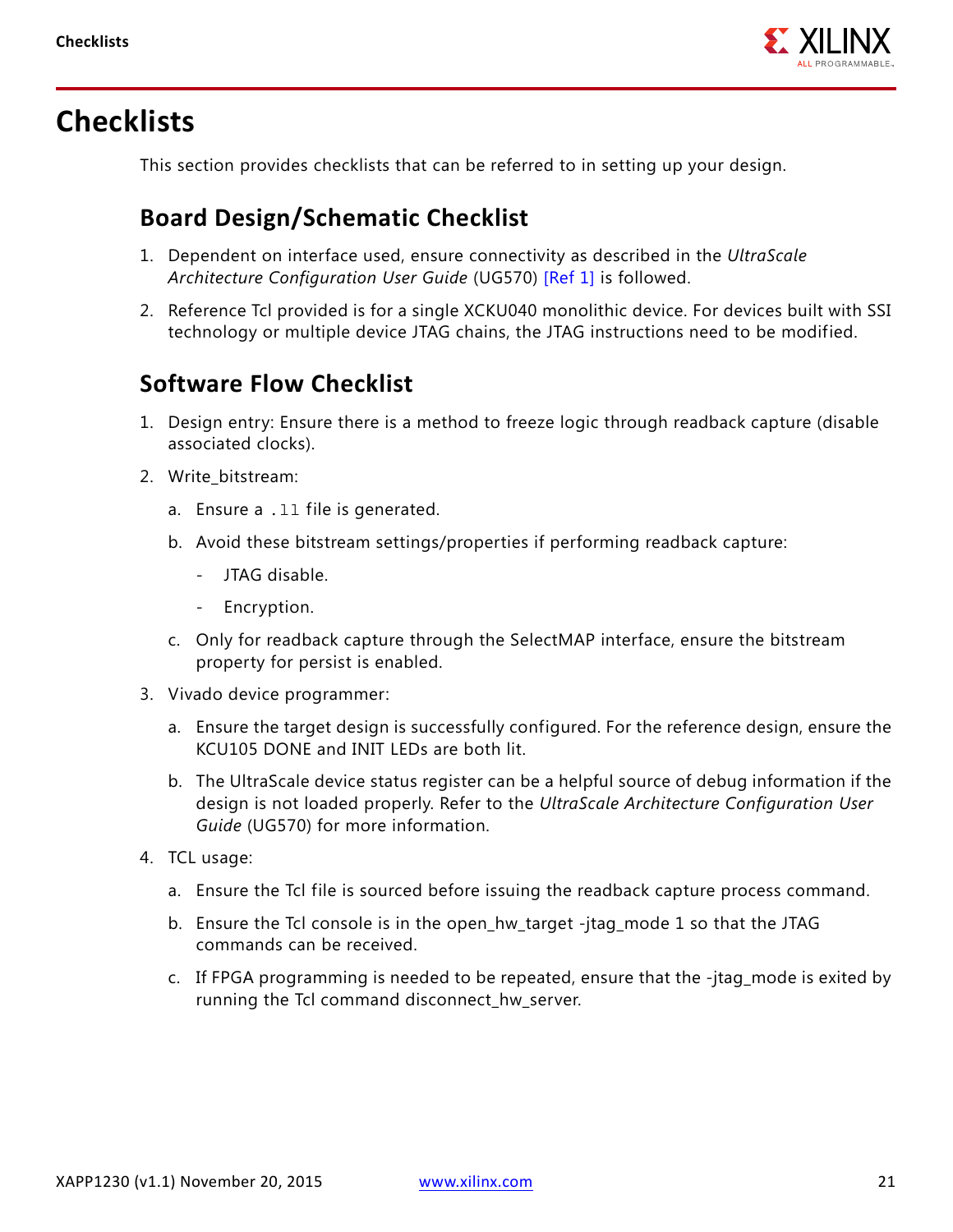

## <span id="page-21-0"></span>**Debug**

The readback source Tcl script can be re-run to verify that the CLB register's states change. For example, an inverted pattern LED[7:0] = 01010001 can be loaded using these steps after the first readback capture with the reference design:

1. Reset the CLB register pattern by setting the KCU105 board SW12 RST signal to 0. Then issue these commands:

```
>scan_ir_hw_jtag 6 -tdi 23
>runtest hw jtag -tck 1
```
<span id="page-21-1"></span>2. Next load the CLB register inverted pattern with these commands:

```
>scan_ir_hw_jtag 6 -tdi 23
>runtest_hw_jtag -tck 81
>scan_ir_hw_jtag 6 -tdi 3f
>rdbk_jtag c:/XAPP1230/LED_Count_inverted.rdbk 32530 1
```
The CLB register bit locations should be inverted from the LED\_Count.rdbk file.

To verify the user flow and check the bit locations with the  $.11$  file, you can create your design with the register values initialized to a known state. The write\_bitstream readback\_file should be selected and the INIT XDC constraint should be used for registers being captured (i.e., set\_property INIT 1'b1 [get\_cells FDRE\_1]). You can use the .rbd file with specified INIT states against the .ll file to ensure the proper location is checked and any post-processing scripts you have are working as expected before performing the readback.

## **SelectMAP Interface**

The readback capture can alternatively be performed through the SelectMAP or ICAP interface for applications that require faster readback performance. The SelectMAP or ICAP interface does not require the JTAG TAP command overhead so only select steps in [Table 5](#page-12-0) are applicable. The steps in [Table 5](#page-12-0) that are needed for the SelectMAP implementation are:

- Step 3: Packet data information that enters set the CAPTURE bit, sets the start frame address, and determines the number of words read.
- Step 5: Provides the readback bit count to be shifted out.
- Step 9: Gives the packet data to reset the CAPTURE bit back to default.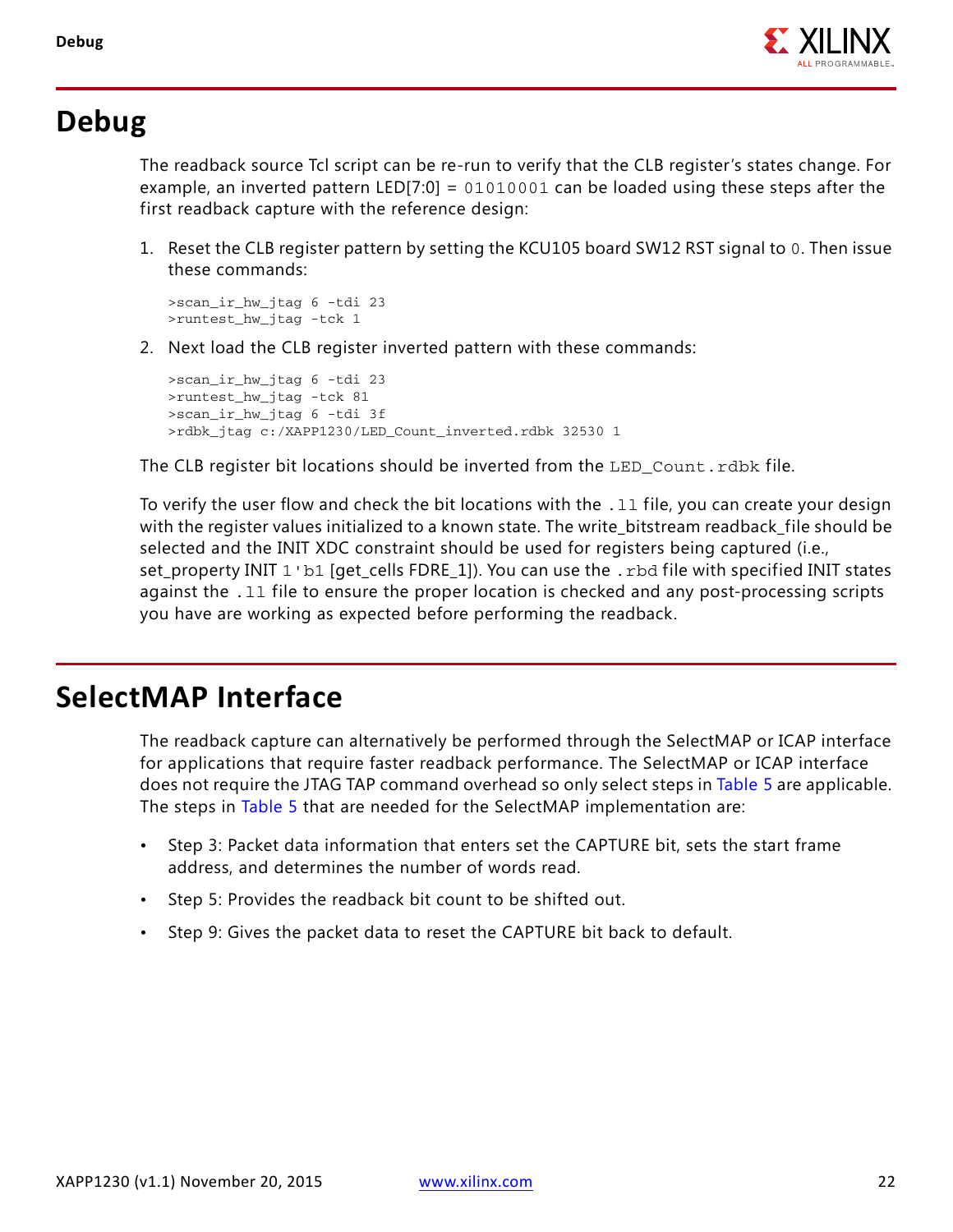

## **Conclusion**

Readback capture provides the ability to read the current user state of internal CLB registers, block RAM, distributed RAM, and SRL contents to check for proper design functionality. Readback capture is a valuable feature for design debug hardware emulation or co-simulations where a large number of signals need to be observed. The feature provides easy access for observing the design state with little pre-planning and no added design logic resources. The readback capture flow is demonstrated on the KCU105 evaluation board and identifies CLB register user states.

## <span id="page-22-0"></span>**Reference Design**

You can download the [reference design files](https://secure.xilinx.com/webreg/clickthrough.do?cid=390128) for this application note from the Xilinx website.

[Table 9](#page-22-1) shows the reference design matrix.

| <b>Parameter</b>                                                                                      | <b>Description</b>             |  |
|-------------------------------------------------------------------------------------------------------|--------------------------------|--|
| General                                                                                               |                                |  |
| Developer name                                                                                        | Stephanie Tapp                 |  |
| Target devices                                                                                        | Kintex UltraScale FPGA XCKU040 |  |
| Source code provided                                                                                  | Yes                            |  |
| Source code format                                                                                    | Verilog                        |  |
| Design uses code and IP from existing Xilinx application note and<br>reference designs or third party | N/A                            |  |
| <b>Simulation</b>                                                                                     |                                |  |
| Functional simulation performed                                                                       | N/A                            |  |
| Timing simulation performed                                                                           | N/A                            |  |
| Test bench used for functional and timing simulations                                                 | N/A                            |  |
| Test bench format                                                                                     | N/A                            |  |
| Simulator software/version used                                                                       | N/A                            |  |
| SPICE/IBIS simulations                                                                                | N/A                            |  |
| Implementation                                                                                        |                                |  |
| Synthesis software tools/versions used                                                                | Vivado Design Suite 2015.1     |  |
| Implementation software tools/versions used                                                           | Vivado Design Suite 2015.1     |  |
| Static timing analysis performed                                                                      | N/A                            |  |
| <b>Hardware Verification</b>                                                                          |                                |  |
| Hardware verified                                                                                     | Yes                            |  |
| Hardware platform used for verification                                                               | KCU105 evaluation board        |  |

#### <span id="page-22-1"></span>*Table 9:* **Reference Design Matrix**